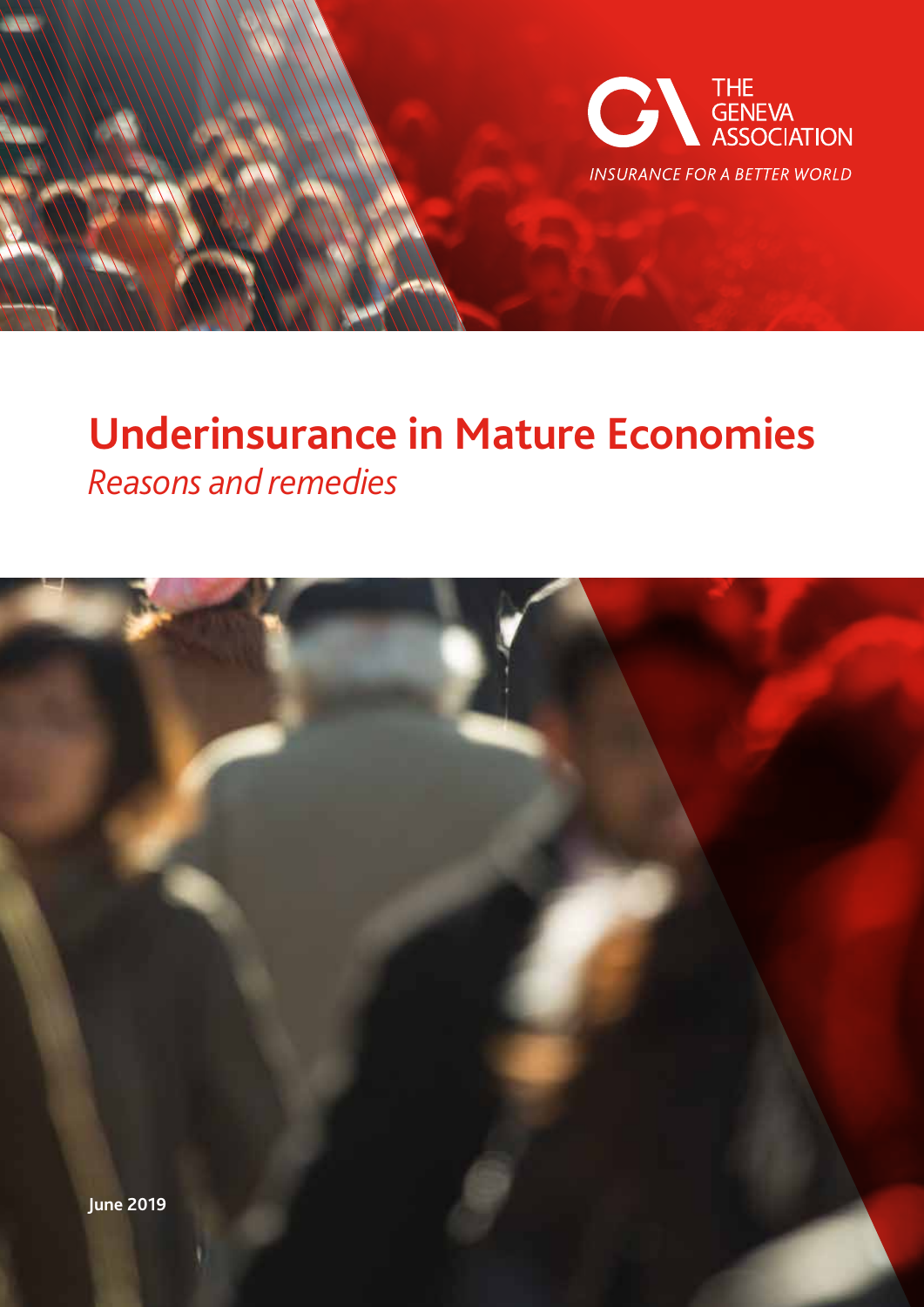# **The Geneva Association**

The Geneva Association was created in 1973 and is the only global association of insurance companies; our members are insurance and reinsurance Chief Executive Officers (CEOs). Based on rigorous research conducted in collaboration with our members, academic institutions and multilateral organisations, our mission is to Identify and investigate key trends that are likely to shape or impact the insurance industry in the future, highlighting what is at stake for the industry; develop recommendations for the industry and for policymakers; provide a platform to our members, policymakers, academics, multilateral and non-governmental organisations to discuss these trends and recommendations; reach out to global opinion leaders and influential organisations to highlight the positive contributions of insurance to better understand risks and to build resilient and prosperous economies and societies, and thus a more sustainable world.

> The Geneva Association—International Association for the Study of Insurance Economics Talstrasse 70, CH-8001 Zurich Email: secretariat@genevaassociation.org | Tel: +41 44 200 49 00 | Fax: +41 44 200 49 99

Photo credits: Cover page—Rawpixel.com, Shutterstock.

June 2019 Underinsurance in Mature Economies—Reasons and remedies © The Geneva Association Published by The Geneva Association—International Association for the Study of Insurance Economics, Zurich.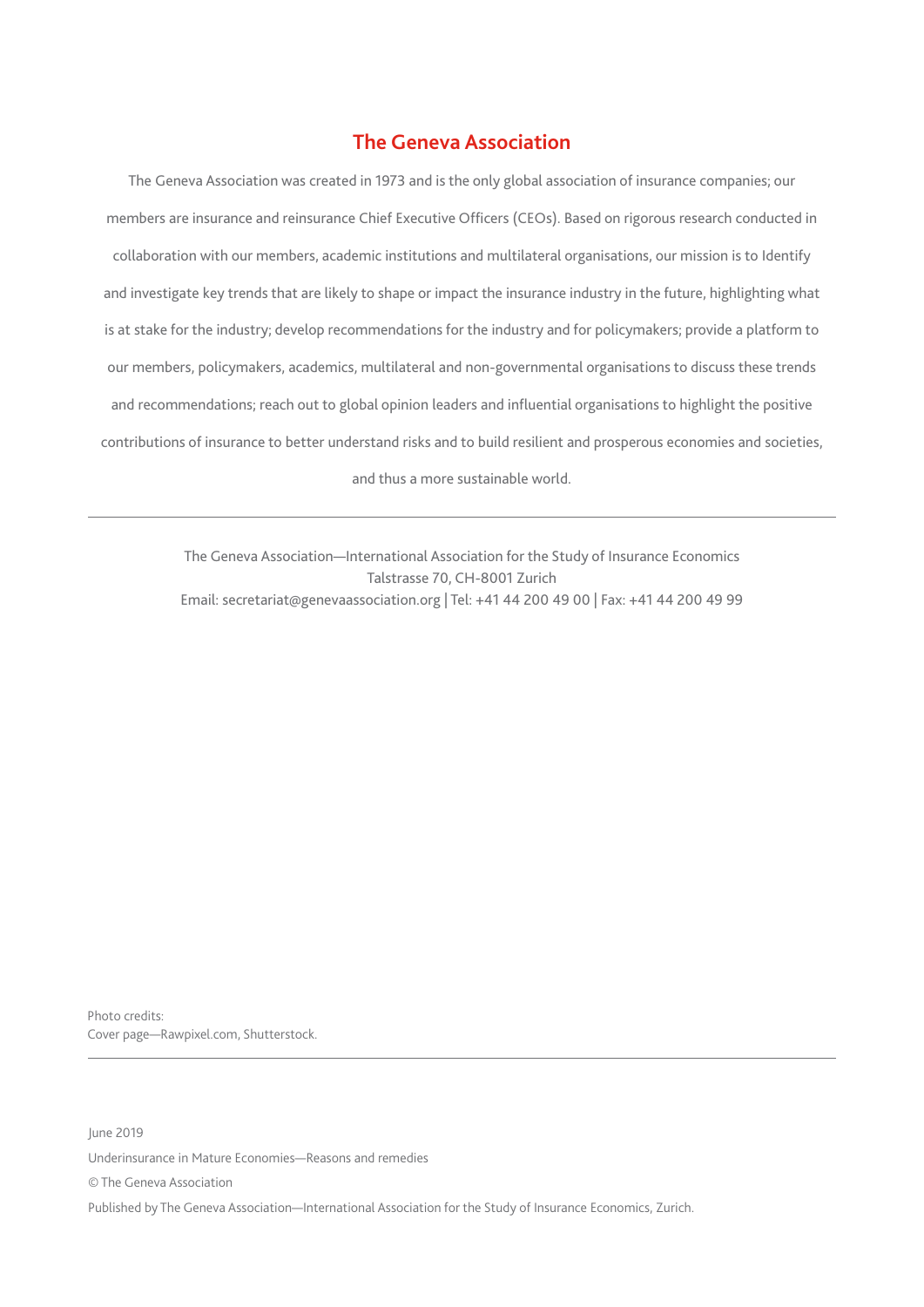# **Underinsurance in Mature Economies**  *Reasons and remedies*

**Kai-Uwe Schanz** Senior Advisor and Director Socio-Economic Resilience The Geneva Association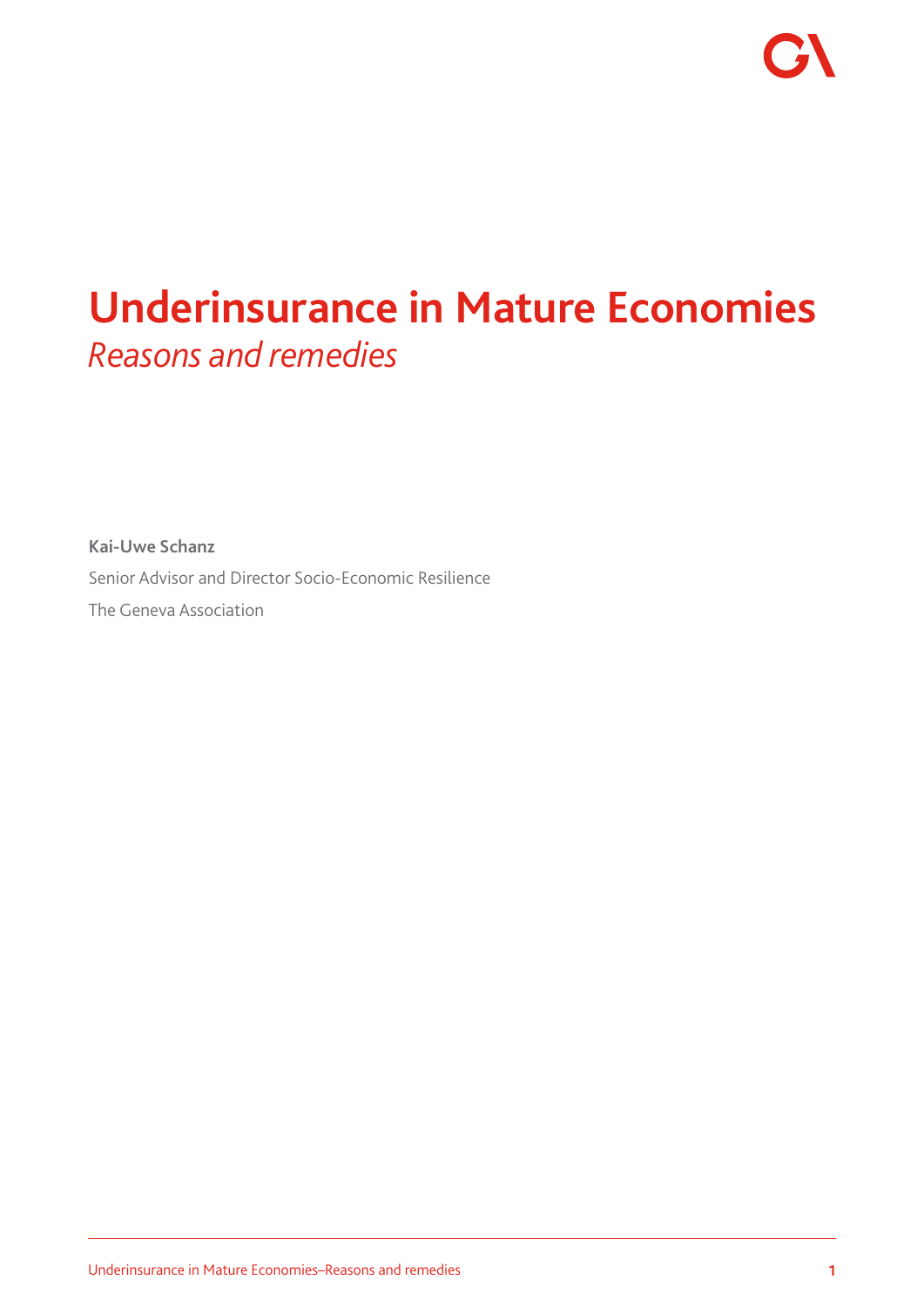# **Contents**

# **Foreword**

|                   | 1. Management summary                                                                                                                                                                                                       | $\overline{4}$                 |
|-------------------|-----------------------------------------------------------------------------------------------------------------------------------------------------------------------------------------------------------------------------|--------------------------------|
|                   | 2. The current state of the art in explaining underinsurance—a pentagon of root causes<br>2.1. Behaviour and perceptions<br>2.2. Economics<br>2.3. Institutions<br>2.4. Sociodemographics<br>2.5. Culture                   | 6<br>7<br>11<br>13<br>13<br>14 |
|                   | 3. General findings from the 2018 Geneva Association global customer survey<br>3.1. Background and methodology<br>3.2. Relevant customer perceptions<br>3.3. Reasons for underinsurance<br>3.4. Remedies for underinsurance | 15<br>15<br>15<br>17<br>17     |
|                   | 4. Deep dive on non-life insurance<br>4.1. Private health insurance<br>4.2. Residential property insurance                                                                                                                  | 20<br>21<br>23                 |
|                   | 5. Recommendations for insurers                                                                                                                                                                                             | 25                             |
| <b>References</b> |                                                                                                                                                                                                                             | 26                             |

# **Acknowledgements**

This publication is an output of the Protection Gap research programme of The Geneva Association, co-sponsored by Christian Mumenthaler, Group CEO of Swiss Re, and Markus Riess, CEO of ERGO.

We are very much indebted to the members of the working group established in support of our Protection Gap research activities, namely: Manuel Aguilera (Mapfre), Karl Gray (Zurich), Arne Holzhausen (Allianz), Thomas Holzheu (Swiss Re), Kei Kato (Tokio Marine Group), Stefan Kröpfl (Zurich), Gisela Plassmann (ERGO), Flemmich Webb (Lloyd's) and Clarence Wong (Swiss Re).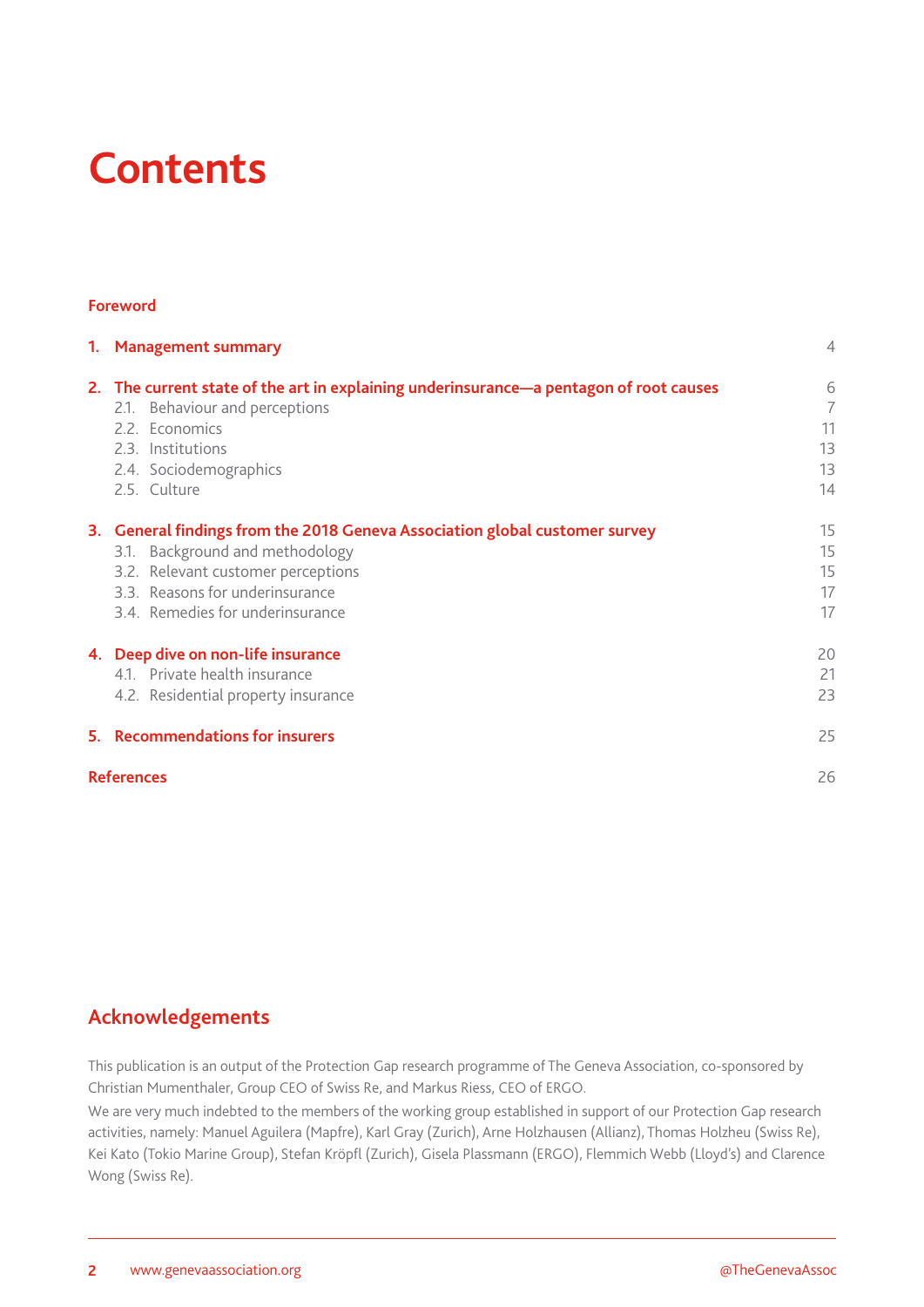# **Foreword**



Protection gaps are well documented. Contrary to general belief, they are not limited to developing and emerging countries but are also common in advanced economies. Across various protection needs people use less insurance than economically beneficial even after taking into account that insureds should retain some risks according to their personal risk appetite, risk bearing capability and cost-efficiency considerations. Societies are faced with significant protection gaps, and practitioners, academics and policymakers alike are struggling to come up with plausible explanations which could inform corporate and public decision-making.

Against this backdrop, The Geneva Association recently commissioned a comprehensive customer survey on the reasons and potential remedies for underinsurance, focusing on 7 mature insurance markets and including a total of 7,000 interviewees. The results, encouragingly, reveal that the fundamental notion of insurance and its vital role in the economy and society are widely understood. However, this is not true for the industry's products and inner workings. The resultant 'black box perception' translates into a generally negative opinion of insurance, with adverse implications for insurance demand.

The survey offers a resounding corroboration of the role of behavioural economics and finance in understanding obstacles and identifying potential stimulants to insurance demand. Importantly, the report also confirms that many of these behavioural factors are not immutable exogenous factors but can actually be influenced or even reshaped by the insurance industry's actions.

The following report, with a particular emphasis on property and health insurance, not only provides an in-depth analysis of the survey results but also highlights commonalities with and differences from previous academic and non-academic studies and polls. As such, this publication aims to make an original contribution to the global protection gap and underinsurance debate—an aspiration which is perfectly aligned with the core mission of The Geneva Association to promote insurance for a better world.

### **Jad Ariss**

Managing Director The Geneva Association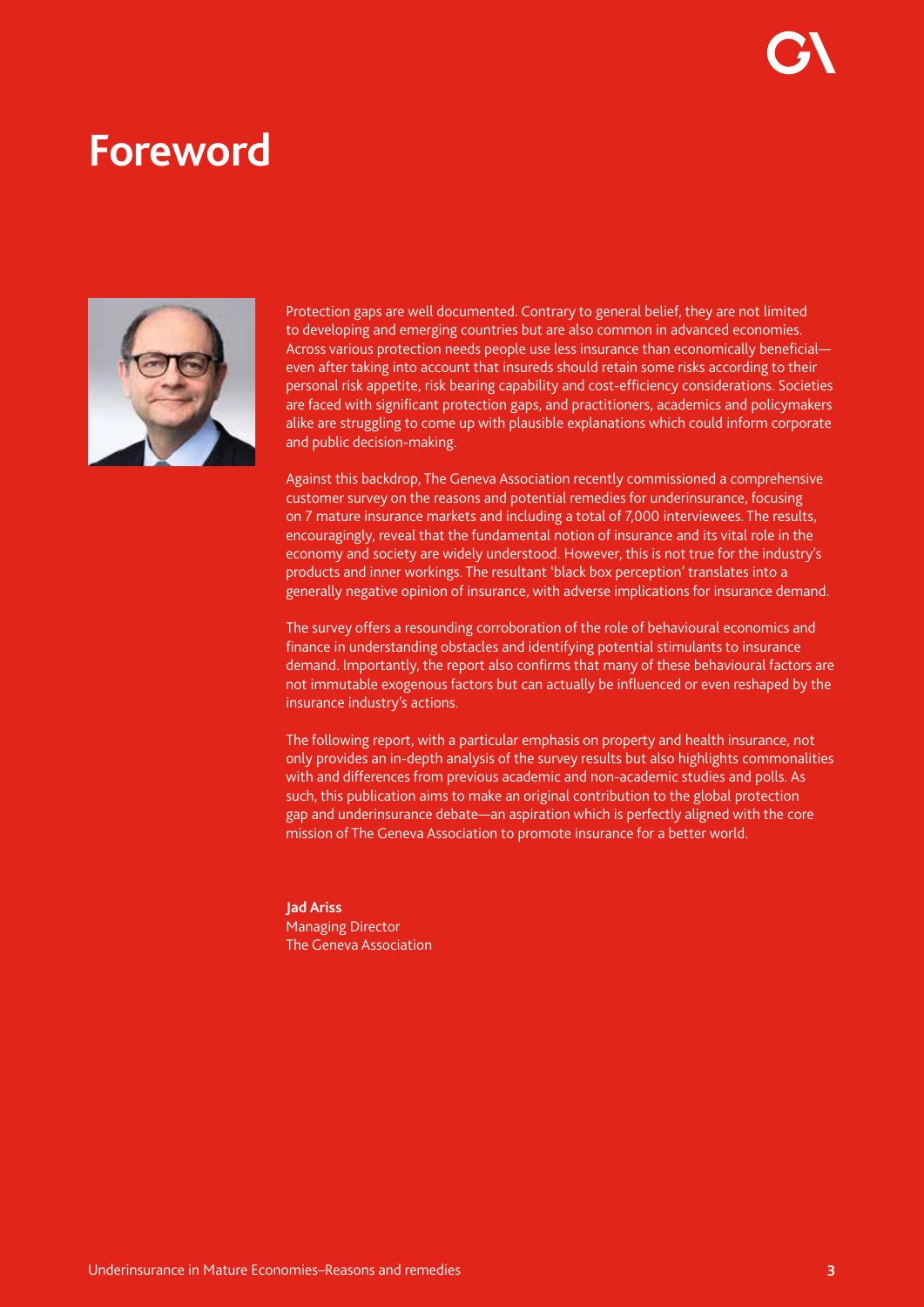

# **1. Management summary**

Based on an extensive review of available academic and non-academic references, this paper proposes a 'pentagon' of factors underlying underinsurance, namely behaviour and perceptions, economics, institutions, sociodemographics and culture.

*Behavioural factors* relate to irrational and inconsistent patterns of human behaviour which can be explained either through biases that affect the perception of the value of insurance or through more general information processing problems that consumers face in making decisions. Applying behavioural economics to insurance suggests that only in a 'model world' of complete information and no transaction costs can actuarially priced insurance always be a beneficial product for rational, risk-averse consumers. In this behavioural context the perceived appeal of the insurance offering is an important determinant of purchasing decisions. It also includes soft notions such as trust in insurers' ability and willingness to honour their obligations as well as their commitment to data protection.

*Economic determinants* include affordability, the distribution of wealth and the (perceived) cost-benefit characteristics of insurance. Price-driven buying behaviour is particularly common in residential property and motor insurance. However, a number of recent studies show that price sensitivity is declining with the rise of new dimensions of customer engagement and value-added real-time interactions related to policyholders' health and security, for example.

*Institutional factors*, such as the rule of law, the quality of insurance supervision and the role of governments as ultimate absorbers of risk, can have major effects on how individuals and organisations view the value of insurance which, in turn, shapes insurance demand.

*Sociodemographic determinants* include age, life expectancy, financial literacy and urbanisation. Various papers discuss their implications for the overall demand for insurance and its composition.

And, last but not least, *cultural aspects*, including religious affiliations, have been the subject of a number of insurance research efforts, with an emphasis on their relevance for risk aversion.

Against this background, The Geneva Association commissioned a global customer survey designed to identify the main obstacles to insurance purchases. The geographical scope included the mature insurance markets of the United States, the United Kingdom, France, Germany, Italy, Japan and Switzerland, with a particular product focus on residential property insurance, voluntary private health insurance, term life insurance and retirement annuities.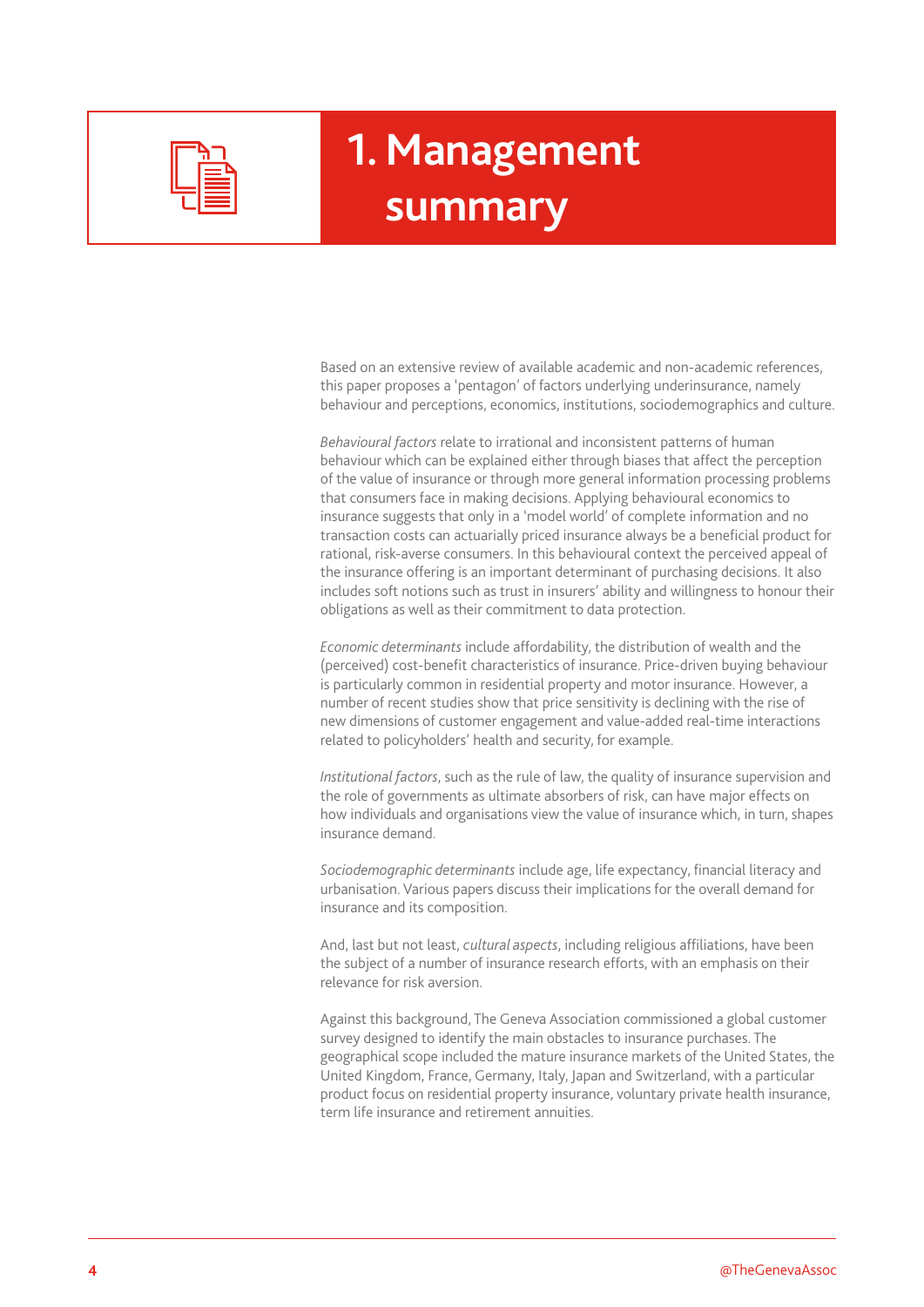The survey revealed a remarkable discrepancy in terms of customer knowledge and perceptions: on the one hand, the basic function and potential utility of insurance for the economy and society at large are well understood by the 7,000 survey participants. On the other hand, there is little knowledge about the insurance *industry* and its inner workings. Owing to a perceived lack of transparency, negative opinions of the industry abound, adversely impacting insurance demand. Globally, less than a quarter of respondents report a good knowledge and a positive opinion of the industry. U.S.-based survey participants express the most favourable opinion (with a 'positive' share of 29%) whereas Japan ranks last (20%). From a demographic point of view, it is interesting and maybe surprising to note that the millennials are least negative about the insurance industry.

Of all respondents 53% report a 'bad experience with insurance'. The top 3 customer 'pain points' include onerous claims filing and settlement, product complexity and unsatisfactory value for money, i.e. the economics of cover.

For those interviewees who have never bought insurance before, unaffordability and a lack of knowledge are the two most relevant obstacles to purchases, with the latter believed to influence (the perception of) the former. One out of three says insurance is unaffordable and one out of five stated not knowing enough about insurance.

Among all respondents, two thirds consider insurance products as 'complicated and difficult to understand' and three quarters even as 'expensive', based on cost-benefit considerations.

As far as voluntary private health insurance and residential property insurance (the two non-life segments in focus) are concerned, the importance of being prepared and the limits to self-financing losses rank highest among buying motives. In terms of the reasons why people have not yet purchased cover (but would consider doing so in the

future) 'unaffordability' and 'other priorities' were most frequently mentioned for health insurance and a 'lack of necessity' for residential property insurance. Among those who have no intention whatsoever of purchasing any insurance products in the future, 'unaffordability' is the most frequently mentioned deterrent for both private health and residential property insurance.

Looking ahead, building trust (primarily in insurers' willingness and ability to pay) and communicating more clearly and transparently are the key identified requirements for the insurance industry to overcome the disconnect between customers' fundamental appreciation of the role of insurance versus their unwillingness to purchase it. Also, as only 4 out of 10 respondents claim to be financially literate (something which they regret), there is further opportunity for insurers to educate customers and stimulate demand through enhancing product awareness and understanding.

Interestingly, and in contrast to some other polls, the sheer ease and simplicity of buying and transacting insurance (e.g. through smart phone apps) is not a relevant factor which, on its own, would encourage additional insurance demand. Just 15% of those interviewed on behalf of The Geneva Association would buy more insurance simply on the back of an improved ease of use. At a share of 20%, the millennials are no exception.

And, last but not least, the survey suggests that the future of insurance distribution will remain omnichannel. Agency networks are here to stay, as 55% of the interviewees name them as their preferred channel. Somewhat surprisingly, 50% of the millennials share this view.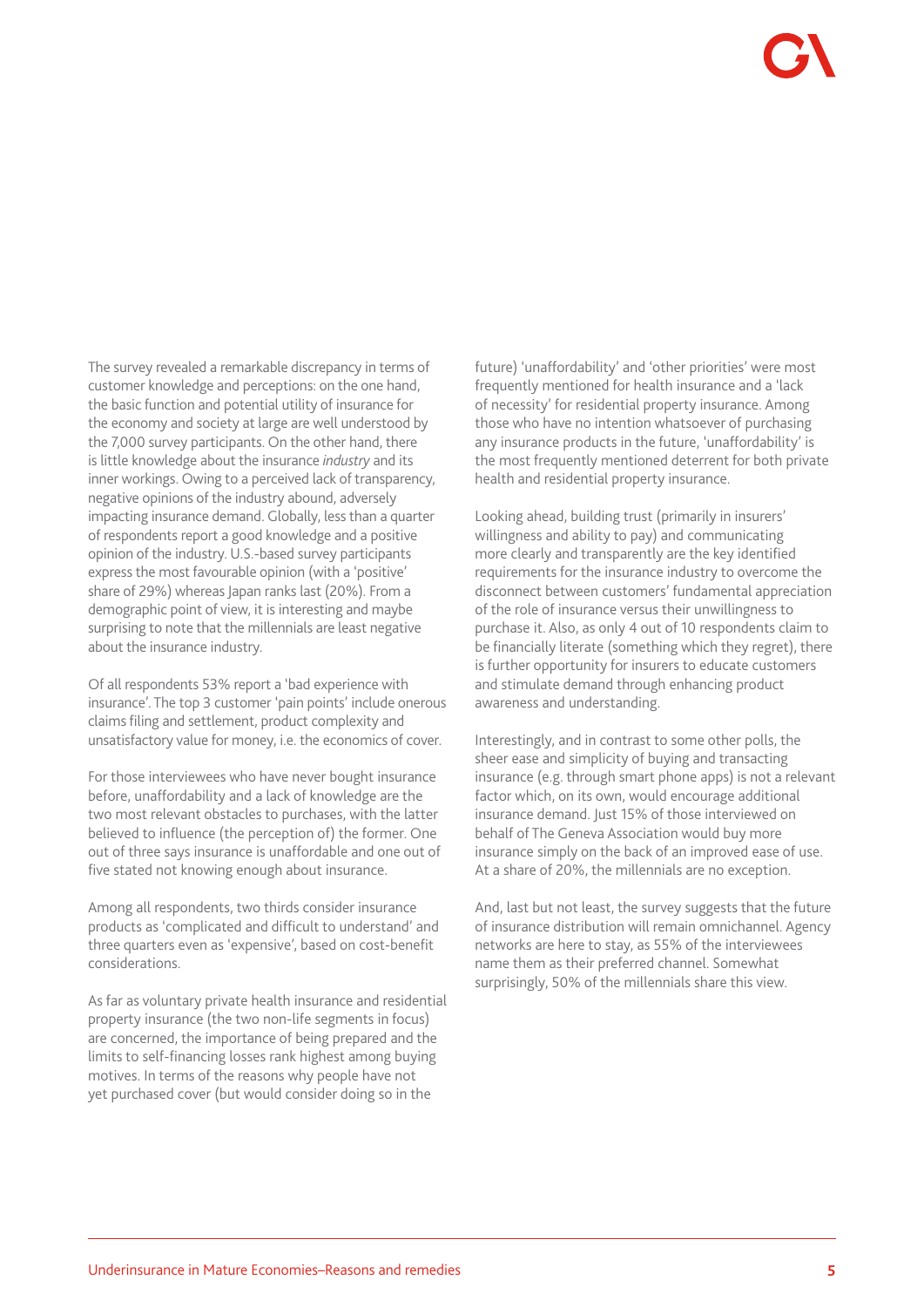

**2.The current state of the art in explaining non-life underinsurance–a pentagon of root causes**

It is important to distinguish between risk protection gaps (or 'protection gaps') and insurance risk protection gaps (or 'underinsurance'). The former measure the share of uninsured losses in total economic losses. The latter describe the portion of the risk protection gap that, from an economic perspective, should be insured. Why actual purchases of insurance fall short of the economic optimum is the main question to be explored by this study. The reasons for such insurance protection gaps or instances of underinsurance lie with both demand- and supply-side factors (see Eling *et al.* (2014)). In addition, they vary for various stages of per capita income and economic development (see The Geneva Association (2018a)).

Based on an extensive review of available academic and non-academic references, the following chapter focuses on the determinants of underinsurance in advanced economies, with a focus on non-life insurance. We propose a 'pentagon' of factors covering (1) behaviour and perceptions, (2) economics, (3) institutions, (4) sociodemographics and (5) culture (see Figure 1).





*Source: The Geneva Association*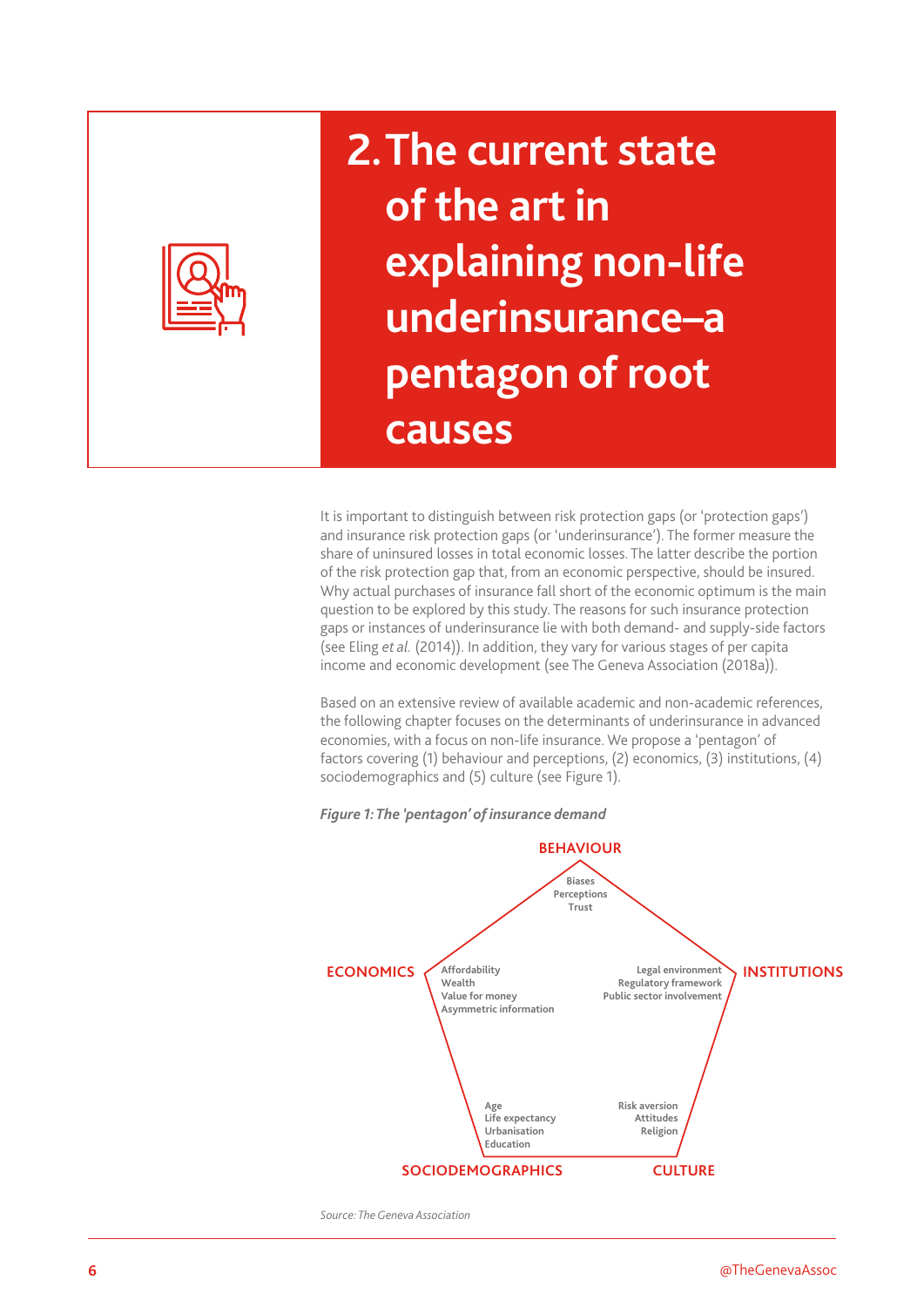

# **2.1. Behaviour and perceptions**

# *Behavioural biases*

With the rise of behavioural economics, irrational and inconsistent patterns of human behaviour are increasingly under the microscope as possible explanations of why individuals, households and firms buy less insurance than is economically beneficial to them (see The Geneva Association (2018a)).

According to insurance theory, people benefit from incurring a small cost (the premium) to obtain protection against an event that could cause a severe financial loss but that has a low probability of occurrence. If insurance can be provided with relatively low transaction costs at a reasonable price, a risk-averse individual should prefer a smaller but certain premium expense over taking the chance of suffering a potentially devastating loss. If properly designed and priced, insurance policies also offer incentives through discounts on premiums for those who mitigate their risk (Kunreuther and Pauly (2013)).

Having said this, researchers (e.g. Cutler and Zeckhauser (2004)) have long noted that consumer behaviour in insurance is inconsistent with the predictions of standard economic theory. They have found numerous 'anomalies'. According to economic theory, consumers should highly value insurance particularly against large but infrequent catastrophes (earthquakes, floods) and annuities (longevity insurance). At the same time, they should demand less or even no extended warranty insurance for consumer products (Baker and Siegelman (2013)). In reality, however, customers defy what would make economic sense. Also, consumers regularly purchase insurance policies with deductibles that are too low from a cost-benefit perspective (Kunreuther and Pauly (2013)).

Kunreuther and Pauly (2013) have developed a widely used taxonomy of 'demand side anomalies'<sup>1</sup> in the insurance market. Some behavioural biases lead to 'too much' insurance being purchased, while others lead to too little (see Baker and Siegelman (2013) for examples and for more specific references):

- People choose low deductibles and overpay to provide protection against losses that are not worth insuring against, based on plausible levels of risk aversion.
- People buy insurance that protects exclusively against losses that are small in relation to their wealth, sometimes even when the price for that insurance is quite high in relation to its expected value. An

example is extended warranty cover for consumer durables such as TV sets.

- People are more willing to insure emotionally treasured objects compared to other objects of equal financial value.
- Insurance against 'named events' (critical illness insurance, for example) is sometimes more attractive than the more objectively valuable general insurance.
- People do not buy more objectively valuable insurance against other low frequency, high severity events (Camerer and Kunreuther (1989)).
- People are more likely to buy disaster insurance after a disaster, even when they (wrongly) believe that this disaster has reduced the probability of the next one (Kunreuther et al. 1985).

From the angle of behavioural economics, these anomalies can be explained either through biases that affect the perception of the value of insurance in a way that conflicts with economic theory or through more general information processing problems that consumers face in making decisions.

Some of the biases falling into the former category may translate into insufficient demand. Examples include

- Excessive discounting, i.e. an irrationally high preference for money today over money tomorrow
- Over-optimism, i.e. the belief that calamity is unlikely to occur to one's self.

Other biases tend to increase the perceived value of insurance and may therefore result in excessive demand, for example:

- Loss aversion, i.e. the marginal disutility of 'loss' (the premium payment) exceeds the marginal utility of 'gain' (the potential indemnification)
- Emotional attachment to people or objects.

Still other biases could have either effect on demand, such as

- Risks that are easier to remember are assumed to be more likely to occur than they actually are
- Regret aversion which could lead individuals to 'hedge their bets' by purchasing more insurance for small

It is important to stress that, from an insurance perspective, some of these anomalies are not exogenous factors but can be addressed and corrected by specific industry actions such as enhancing the clarity of policies, reshaping the customer experience and closing knowledge gaps among consumers.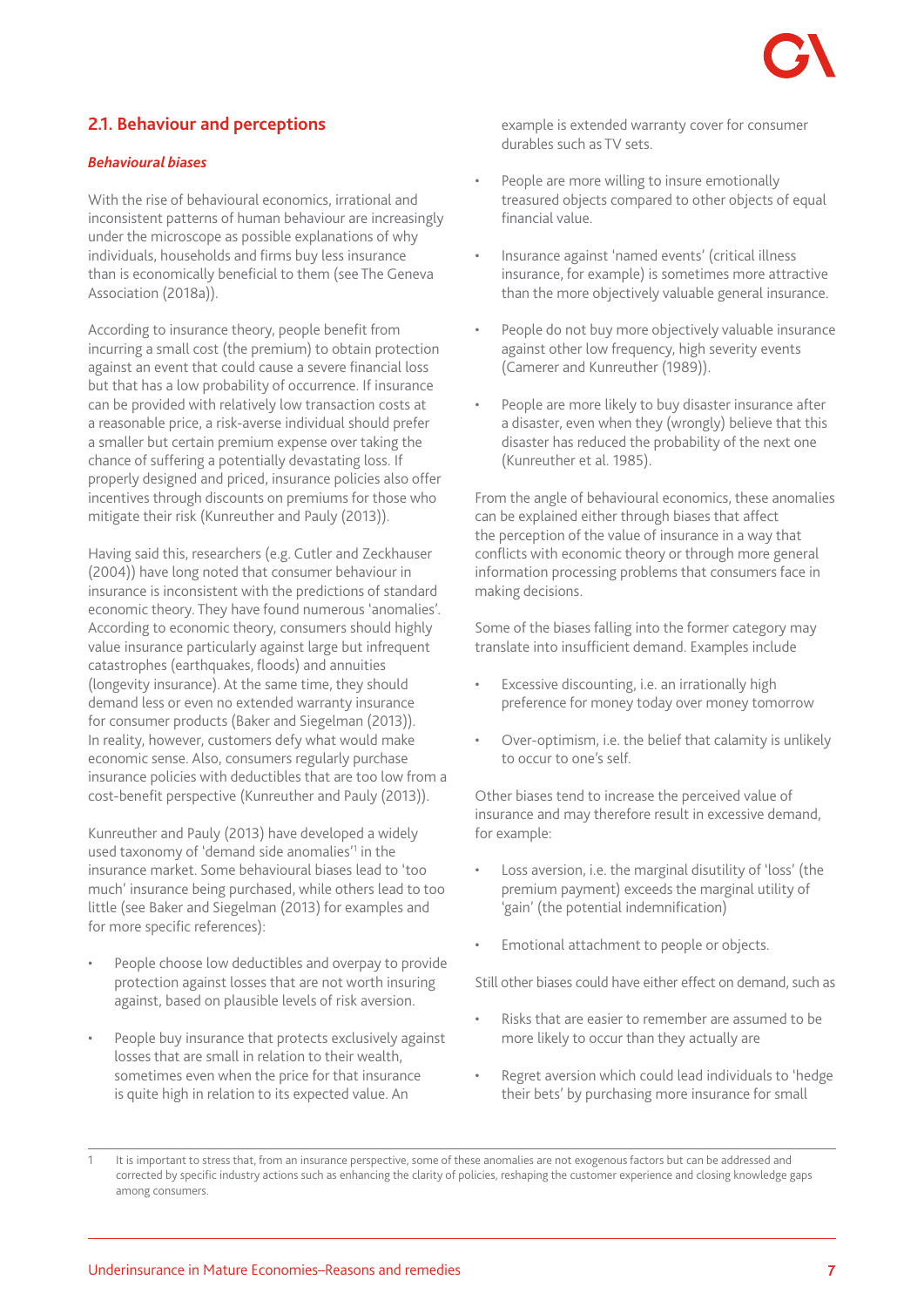losses and less insurance for large losses than would be optimal from an expected utility perspective

• Overconfidence (also called 'control illusion'). This bias reduces the perceived probability of events one can control (e.g. a car crash) and increases the perceived likelihood of uncontrollable events such as a plane crash, making people less likely to buy car insurance and more likely to buy flight insurance (see also Swiss Re (2018) for a discussion of consumer biases concerning health status in the population health distribution).

A second set of explanations for demand side anomalies focuses on more general information processing problems that consumers face in making decisions. These behavioural patterns do not directly affect the perceived value of insurance but they do reduce the capacity to make a decision. Examples include:

- Hyperbolic discounting or the myopia bias (valuations fall rapidly for small delays but more slowly for longer delays or, in different words, people overweigh immediate reward or cost at the expense of longerterm benefit) which can lead to procrastination in decision-making (Voyer (2015) discusses this so-called intention–action gap in the context of managing and preventing chronic diseases)
- Complexity aversion, i.e. the avoidance of options that are complicated to evaluate
- Aversion to contemplating certain topics (death or disability, for example).

These information processing problems can lead consumers to make the default 'decision' not to buy insurance.

The conclusion from exploring these anomalies is clear: only in a world of complete information and no transactions costs will actuarially fair insurance always be a beneficial product for rational, risk-averse consumers. In the real world, however, this question depends on individual preferences, the frequency and severity of losses, the cost loadings that insurers impose, the prevalence of adverse selection and the availability of alternative ways to manage risk. Against this backdrop, behavioural-decision research suggests that consumers are unlikely to make optimal insurance purchasing decisions.

# *Perceived appeal and quality of the product, service and communication*

The perceived quality and appeal of the insurance offering is an important determinant of purchasing decisions. For example, Costa and Garcia (2003) show that the quality of care is an important determinant of health insurance demand in mature markets. According to their analysis, in Spain, for example, the quality of service (e.g. long waiting lists) explains the low take-up of public healthcare.

J.D. Power (2018a) shows that for property and casualty insurance customers in the U.S. the quality of communication is the most relevant factor for client satisfaction and loyalty, i.e. lower insurance shopping rates. A superior approach to managing customer expectations can even offset negative effects on satisfaction arising from an above-average time-to-claim settlement or upcoming premium increases (see also J.D. Power (2018b)).

More generally, surveys suggest that ease of purchase also matters greatly for insurance buying behaviour. According to EY (2014), experiential factors, such as 'easy to understand, clear communications' and 'being easy to deal with', are among the most relevant drivers of insurance purchasing decisions, believed to be almost as important as price and scope of coverage.

The fact that offering a superior customer experience is not among the traditional strengths of insurers is widely believed to be a major obstacle to higher levels of insurance penetration (as confirmed by The Geneva Association survey, see Chapter 3 of this report).

Based on Capgemini/Efma research, Figure 2 reveals that customers across all demographic segments report a lower positive experience with their insurer than with their bank. The satisfaction gap is biggest among Gen Y customers ('Millennials') and does not depend on whether customers rate themselves as tech-savvy or not.

The superior performance of banks is likely to be driven by the fact that they have many more customer touchpoints than insurers and, possibly, by their broader adoption of new technologies that enable improvements in customer experience. For insurers, closing this gap will be a prerequisite to reaching the uninsured or underinsured segments of the population on the back of a new quality of customer engagement. Creating more customer touchpoints can expand the scope of insurance through value-added services that can be embedded in customers' daily lives. It would ultimately reshape the perceived value of insurance and address fundamental biases such as consumer indifference.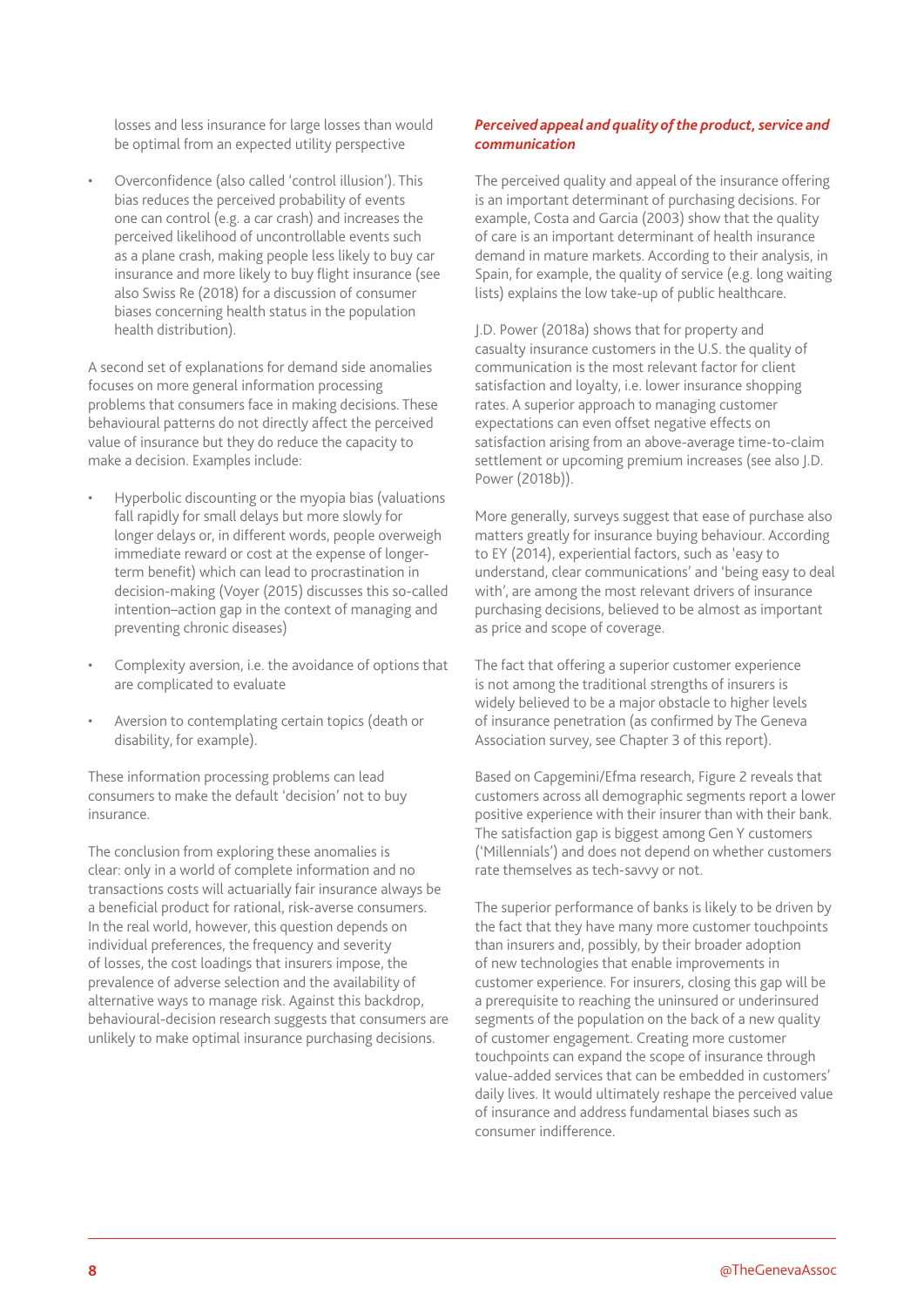

## *Figure 2: Customers with positive experience, by industry and demographic segment (in %, 2018)*



*Source: Capgemini/Efma (2018), based on a poll of more than 10,000 personal lines customers in 20 mature and emerging economies; (\*) Difference between banks and insurers in percentage points (PP)* 

Figure 3 suggests that 'ease of use' is the single most important customer satisfaction gap between insurers and banks. Again, for insurers a broader and faster adoption of technology may be the most promising remedy.





*Source: Capgemini/Efma (2018), based on a poll of more than 10,000 personal lines customers in 20 mature and emerging economies* 

According to Figure 4 and in line with the findings of The Geneva Association survey, traditional channels such as branches, agents and brokers are among the preferred channels of all customer segments. Even tech-savvy and Gen Y customers seek an omnichannel experience, and insurers need to provide such an experience in order to increase market penetration.

# *Figure 4: Importance of channels for customers (in %, 2018)*



*Source: Capgemini/Efma (2018), based on a poll of more than 10,000 personal lines customers in 20 mature and emerging economies*

In the digital age, customer experience will gain dramatically in importance for insurance customer behaviour, retention and loyalty. Whereas consumers across markets expect high-touch, personalised service, insurance, by its very nature, remains a low-touch industry (Bain (2017)). Therefore, one of the key trends identified by Bain (2017) is the growth of ecosystem services which allow insurers to explore 'new ways to build loyalty by offering their customers an interconnected array of services that extend beyond insurance' and, possibly, 'break the Gordian knot of commoditisation and consumer indifference that is stymying their efforts to generate and sustain consumer loyalty'.

In the future, insurers that command a strong customer interface at the core of relevant ecosystems will be in the best position to tackle underinsurance. Their superior access to data will enable them to provide tailored insurance solutions that come with value-added services in the areas of health and safety. Customers who are offered such propositions will be much more inclined to take up insurance, not necessarily as a stand-alone product but bundled with other (more appealing) services. In addition, such customers are expected to be much less price sensitive. As a result, the long-standing insurance buying 'intention–action gap' bedevilling traditional insurance might finally narrow.

# *Trust*

In the context of this report, trust is most adequately defined as a policyholder's bet on an insurer's future contingent actions, not limited to paying claims but also related to new areas such as protecting personal data as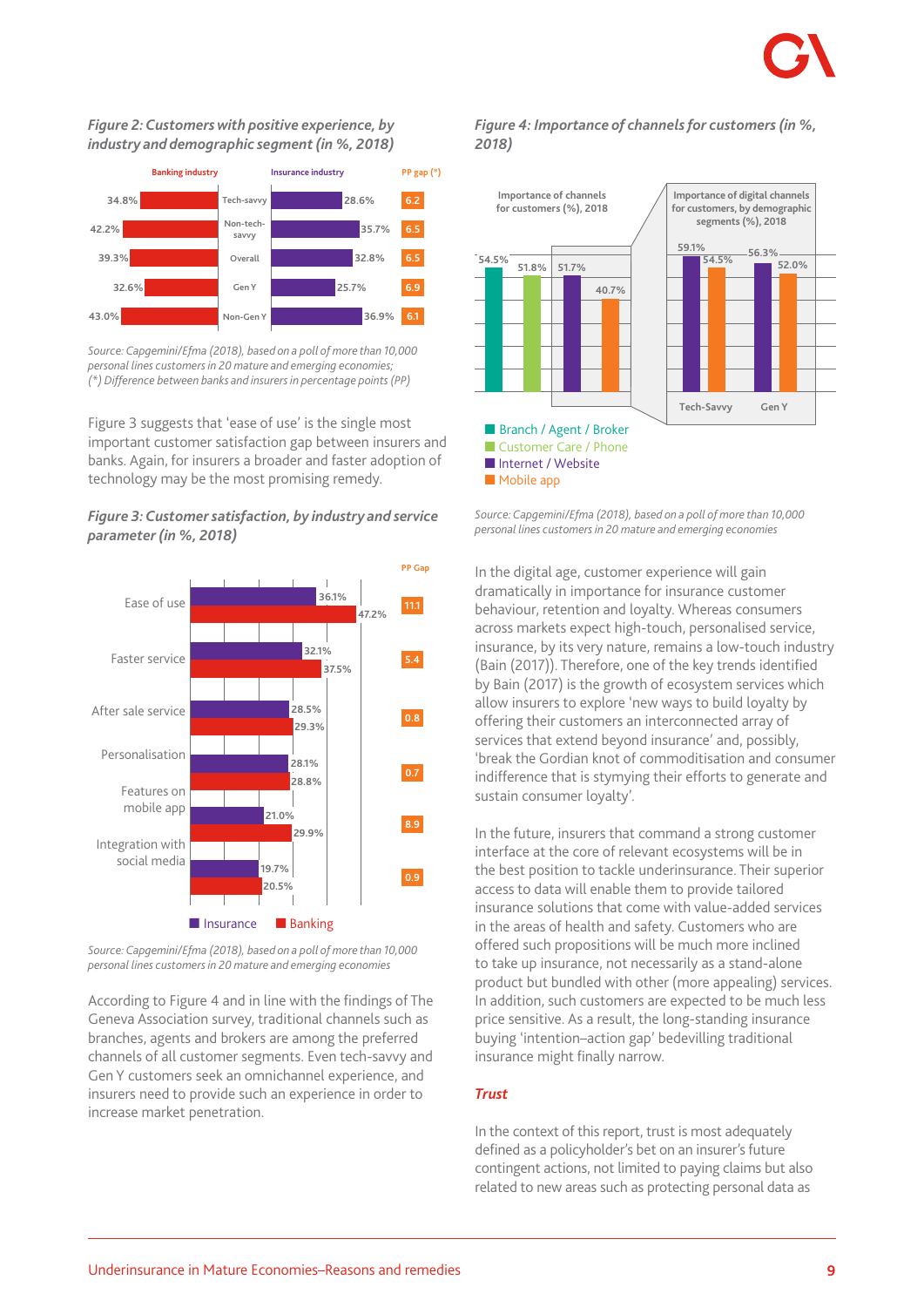part of fiduciary rules and obligations. Insurers are in the 'business of trust'. They sell contingent promises to pay, more often than not at a distant and unspecified point in the future. The policyholder cannot assess an insurer's willingness and ability to fulfil these promises until a claim has been filed and settled. The insurer's performance is only incompletely observable at the time of signing an insurance policy. Therefore, trust is an indispensable ingredient of the insurance business (Lev (2005a, b) and Schanz (2009)). The ultimate relevance of trust in insurance obviously also depends on the trustworthiness of key stakeholders such as sales agents and supervisory authorities.

There is empirical evidence that limited trust can be a relevant barrier to the adoption and spread of financial contracts. Guiso et al. (2008), for the first time ever, showed the empirical link between trust and insurance (see Chapter 3 for further evidence).

In the digital age the role of trust is changing. In a business environment where customer data will be an increasingly important source of competitive advantage, gaining and maintaining customers' trust will be crucial. Even though the provision of disclosures in end-user licensing agreements or terms and conditions of data use at sign-up are important, these are not sufficient to foster trust in the digital age. Businesses must also educate customers about their personal data and build credibility beyond a mere compliance approach (see Morey et al. (2015)). Insurers

that are considered untrustworthy will find it difficult to collect certain types of data, regardless of the value offered in exchange, whereas firms with credible trust credentials will find customers more willing to share data, based on their confidence that data will be kept safely (see Morey et al. (2015)). Against this backdrop, Mäder et al. (2018) conclude: "Trust is regarded as the non plus ultra of any interpersonal relationship. We are convinced that, in the digital age, trust is the number one success factor—in every respect".

As shown by Figure 5, insurers are likely to face more direct competition from tech firms such as Google, Amazon, Facebook, Apple, and Alibaba (see also The Geneva Association (2018b)). In Asia-Pacific, excluding Japan and North America, 40% and 33% of customers, respectively, would be willing to purchase insurance from such firms. European and Japanese customers are more reluctant to do so. However, the share of those insurance customers willing to consider purchases from tech firms has more or less doubled within the narrow span of just 4 years.

This trend is highly relevant to the discussion of the role of trust in insurance. According to Capgemini/Efma (2018), 58% and 48%, respectively, of polled insurance customers express privacy/security concerns and a lack of trust as key obstacles to buying cover from tech firms. Therefore, insurers' performance in these two areas will determine their future competitive position vis-à-vis potential challengers from the tech space.

*Figure 5: Customers' willingness to purchase insurance from big technology firms (in %, 2018)*



*Source: Capgemini/Efma (2018), based on a poll of more than 10,000 personal lines customers in 20 mature and emerging economies*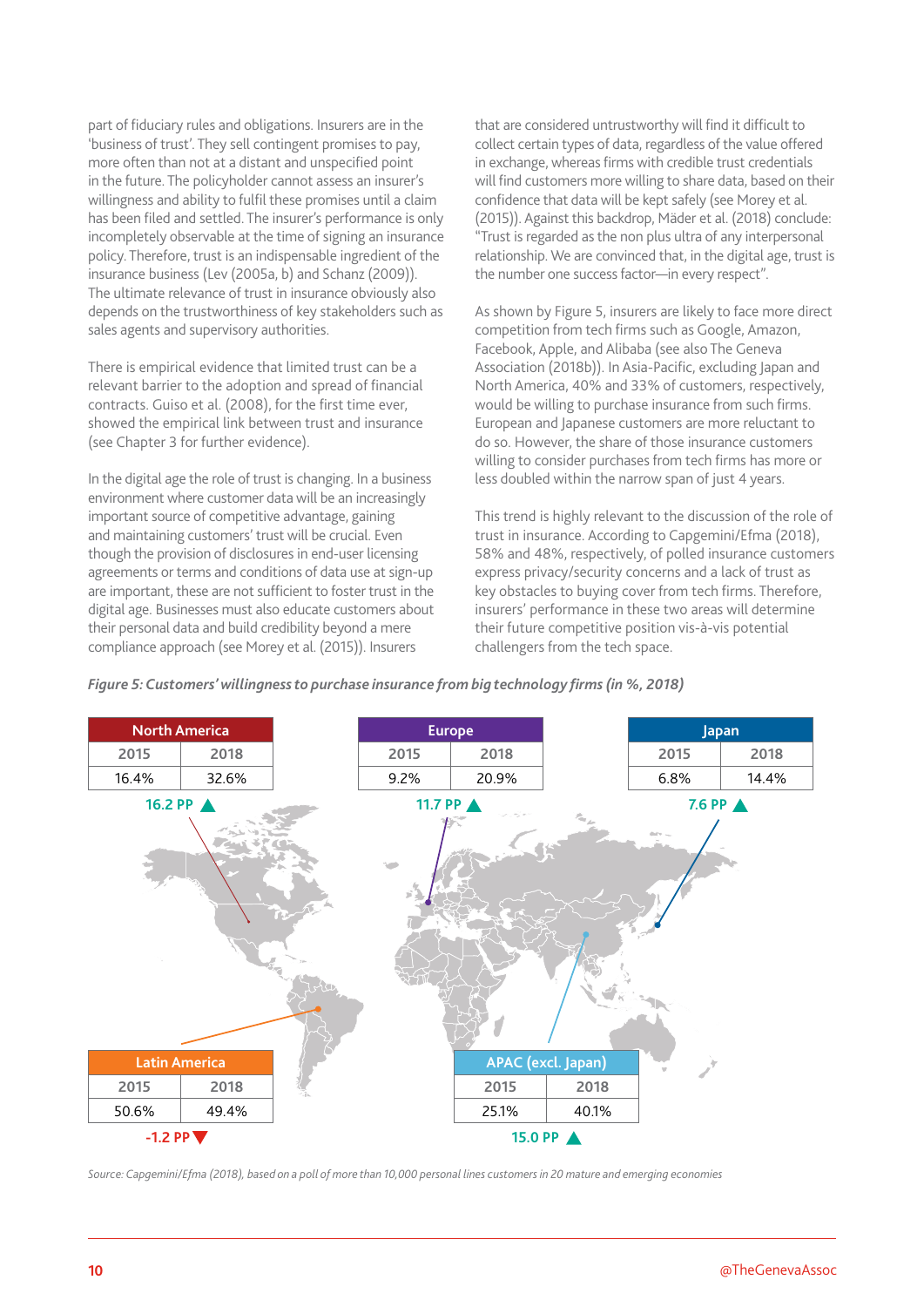

# **2.2. Economics**

# *Affordability and wealth*

According to standard economic theory, the demand for a good or service is inversely related to its price. Evidence from mature markets (Marquis et al. (2004)) shows a price elasticity of demand for insurance of 0.2 to 0.4 (i.e. if the price increases by 10 %, demand will decline by 2 to 4 %). Also, disposable income (and the income elasticity of insurance demand) is a major demand-side factor for explaining insurance purchases (see, for example, Millo (2014)). In this context, the wealth distribution structure matters too, as a broader middle class is set to have a positive effect on insurance demand (Feyen et al. (2011)).

Based on a global customer survey, Accenture (2017) found that competitive pricing is the top loyalty driver for auto and home insurance customers globally, with 52% and 50%, respectively, of respondents agreeing. This proportion falls to 38% for life insurance customers. However, the study also reveals that strong consumer appetite for insurers to add value to their daily lives through real-time interactions related to health and security provides an opportunity to increase sales, achieve differentiation and build trust and engagement (see box).

# **Distinguishing customer personas: nomads, hunters and quality seekers**

Accenture (2017) discusses the findings from an insurance customer survey, including more than 32,000 respondents in 18 markets (Australia, Benelux, Brazil, Canada, Chile, China (Hong Kong), France, Germany, Indonesia, Ireland, Italy, Japan, Nordics (Finland, Norway, Sweden), Singapore, Spain, Thailand, the United Kingdom and the United States). This research produced 3 distinct customer personas, differentiated by attitudes towards competitive pricing and low cost, and the level of interest in highquality, responsive service. Two important additional determinants of insurance purchasing behaviour are trust (which increasingly refers to the insurer's ability to protect personal data) and openness to innovative digital models, as measured by customers' willingness to buy insurance from an online platform.

**Nomads** belong to a digitally active group that is ready for new delivery models. They are willing to share their personal data in exchange for tailored services. Nomads are comfortable with computergenerated support and with receiving services from non-traditional providers. They make up 39% of survey participants. They are ready to transition to a new digital (only) model, reluctant to involve

agents early in the buying process, expect flexible and personalised solutions, expect their insurers to offer more than indemnification and are likely to migrate to non-insurance firms.

**Hunters** search for the best price. They want to buy financial services from traditional providers, and while they operate well in a digital environment, they also place value on one-to-one engagement. They make up 17% of insurance respondents. Hunters are primarily driven by value for money, prefer to use specialist insurers, consider human advice vital at all stages of the purchasing process and find value-added services based on their personal data appealing.

**Quality seekers** are loyal customers who value brand integrity and service excellence, and will work with providers who put customer interests first. Price is less important than data protection and responsive service. They make up 44% of insurance respondents and are driven by service and trust, share data on their own terms and are open to computer-generated advice if it enhances their insurance buying experience.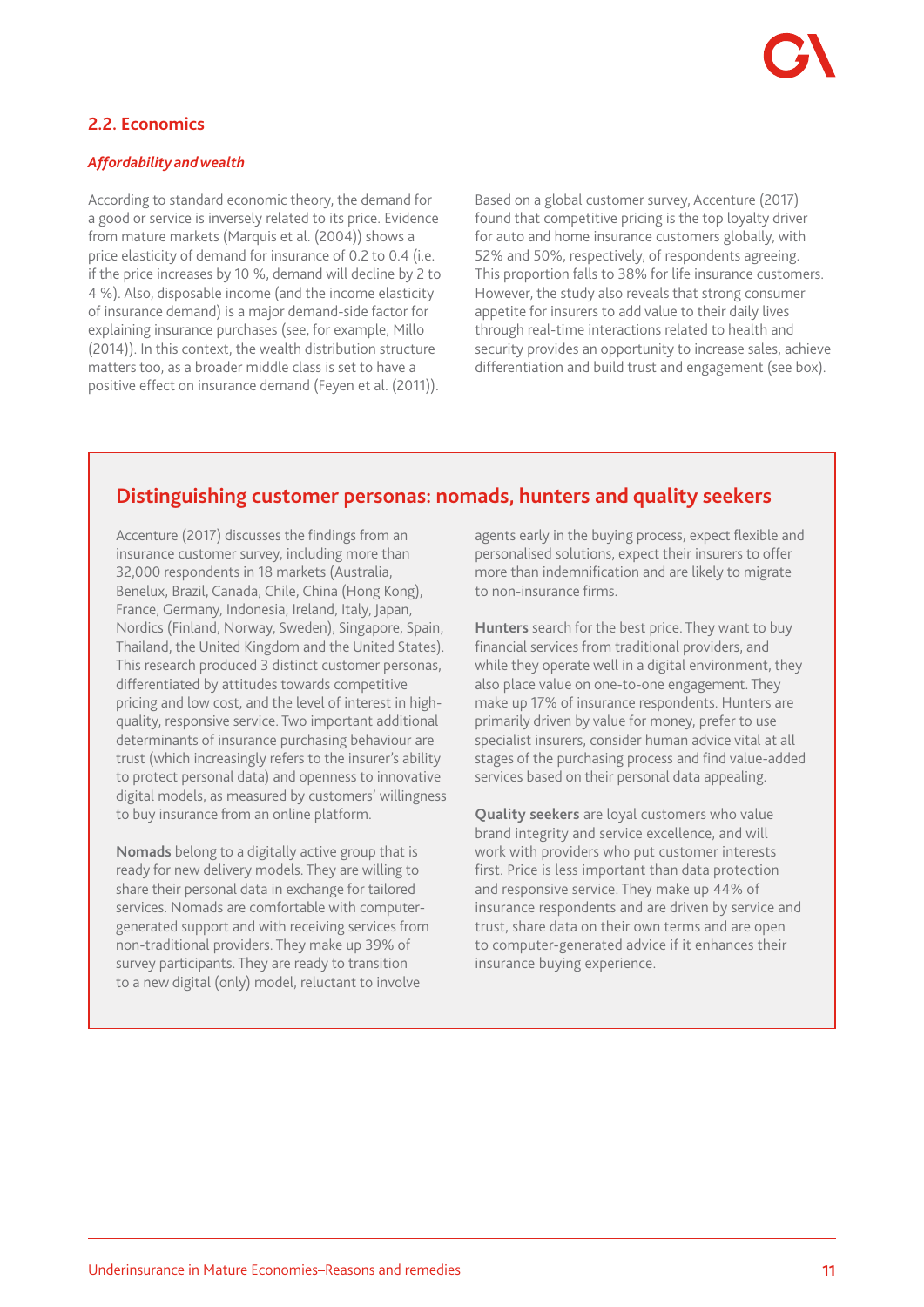One of the most frequently quoted references in the discussion of price as an obstacle to life insurance buying is the annual LIMRA Insurance Barometer Study which covers the United States. 63% of respondents to the 2018 study said that they did not buy life insurance because it was too expensive. To some extent, this claim seems to be based on misperceptions: the same survey respondents showed a lack of understanding of life insurance products, with a vast majority believing that life insurance is three times more expensive than it actually is (LIMRA (2018)).

Some recent studies show that price sensitivity decreases markedly with increasing levels of customer satisfaction (see, for example, J.D. Power (2018b) for an analysis of customer behaviour and preferences in U.S. auto insurance).

McKinsey (2016) found that the role of 'price' as the top influence for U.S. health insurance purchasers is eroding: just 24% of the surveyed policyholders indicated 'price' as their top consideration in 2016, down from 40% in 2015 and 60% in 2014. Being able to access certain doctors is almost as important as price when selecting a health insurance plan. Similarly, Deloitte (2016) show that personalisation of service matters more to U.S. healthcare consumers than the mere economics of the coverage. Having said this, it is important to emphasise that, in general, U.S. health insurance products are more about managing access to physicians and less about financial indemnity.

According to the Insurance Information Institute (III, 2017), cost is also becoming less of a concern for homeowners insurance in the U.S.: only 31% of Americans consider homeowners insurance a financial burden, a significant drop from the 49% recorded in 2009 when the survey was initiated.

Besides affordability the level of wealth is another relevant economic metric when examining insurance demand. Some researchers consider wealth and income as proxies for loss potential: higher wealth and/or income means greater potential loss and, as a result, greater demand for insurance. Outreville (2013) shows that higher levels of national income are associated with higher insurance penetration rates.

Insurance demand is not only driven by the level of wealth but also influenced by its distribution. Various studies suggest that aggregate insurance demand should be smaller as the wealth inequality within a country (as measured by the Gini coefficient) increases (see Nakata and Sawada (2007)). This finding is intuitively plausible, as the middle-class population both has a need for insurance and the ability to afford it.

# *Cost-benefit characteristics and value for money*

The cost of producing insurance is an important determinant of its economic appeal. It is one of the most intensely debated industry topics, not least in the light of technological innovation and the prospect of disruption by more cost-efficient ways of providing insurance cover (The Geneva Association (2016)). In non-life insurance, for example, about 30 cents of each premium dollar are generally eaten up by distribution and administrative expenses. Even though it reflects its complexity, this fact dents the economic appeal of insurance. As early as 1965 Lees and Rice (1965) noted: "In practice, insurance is not costless: sellers incur administrative, selling, and other expenses; buyers incur costs of time and trouble and expense for advice (…). Specifically, the transaction cost to the individual of completing and filling application and claims forms, paying premiums, keeping records, etc., as well as possible costs of obtaining information, may be of sufficient magnitude to make insurance policies against certain losses not worthwhile."

Transaction costs can adversely impact (perceived) affordability. For example, Baicker et al. (2012) discuss low take-up rates of public health insurance in the U.S. in the context of transaction costs.

### *Imperfect information*

Imperfect information is a prominent feature of today's insurance markets and, from the angle of economic theory, may explain underinsurance as a result of both demand and supply anomalies (see the seminal work of Rothschild and Stiglitz (1976) on the economics of imperfect information in insurance). Insurers and policyholders operate in a space where the characteristics of the services exchanged are not fully known to at least one of the parties. Under such conditions and in the absence of differentiated pricing, high-risk individuals tend to buy more insurance than low-risk customers who, as a result, could remain underinsured. This is a particular challenge in health insurance, and even more so in light of medical advancements based on technology (e.g. increasingly inexpensive genetic tests; see The Geneva Association (2018a)).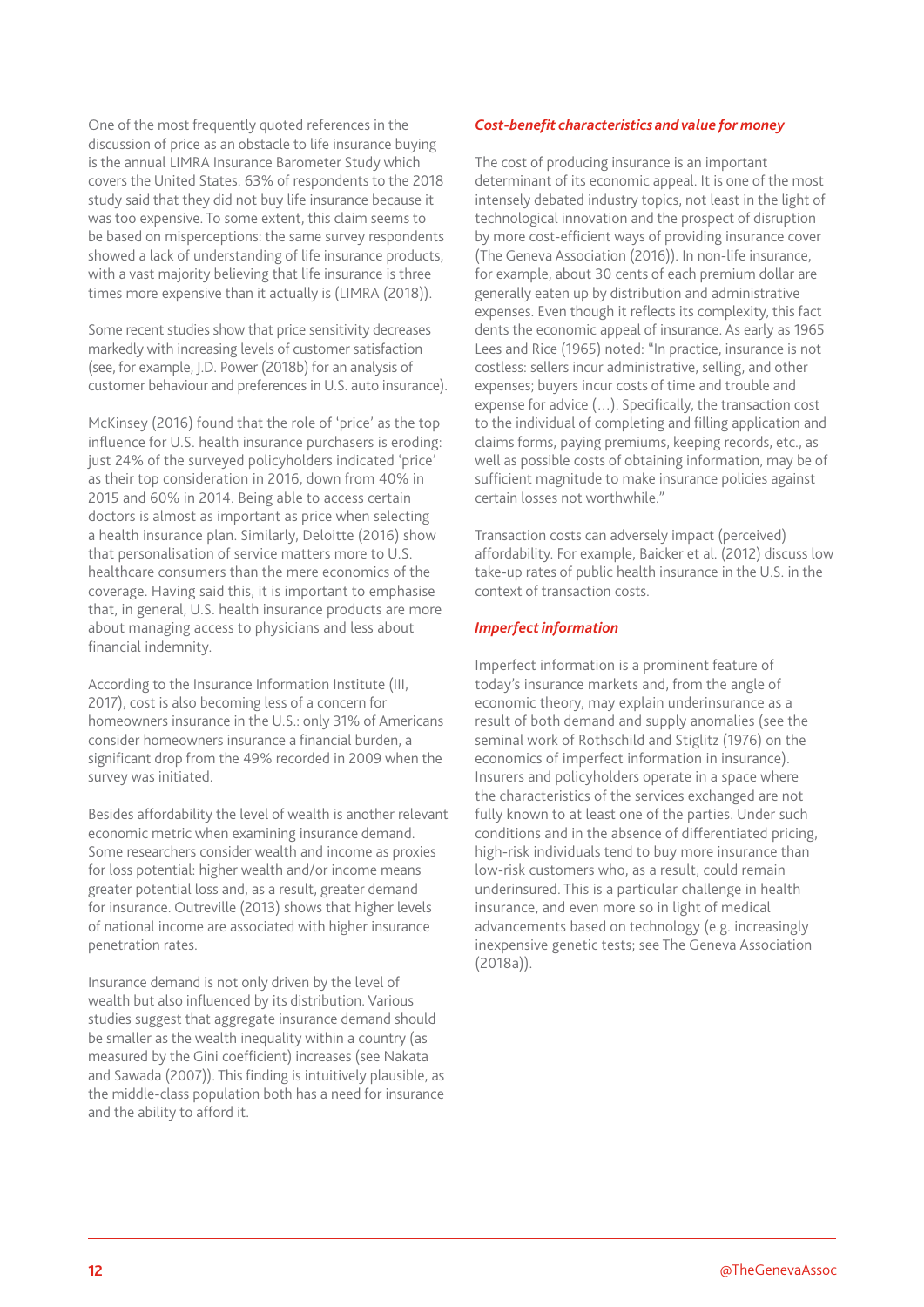# **2.3. Institutions**

# *Sound legal environment*

In some jurisdictions the legal environment (e.g. a proper contract law) is weak and rules are frequently not enforceable, adding to underinsurance. The more developed the rule of law, the higher the willingness of contracting parties to initiate business relationships—and the higher the utility of insurance in protecting assets and/or the need to protect against legal liabilities. This reasoning is of particular relevance to developing and emerging insurance markets.

# *Effective regulatory framework*

In addition to an effective legal framework, a sound regulatory framework is required to enable a stable insurance market and protect policyholders (The Geneva Association (2018a)). Key ingredients include appropriate minimum capital requirements and a cohesive and transparent system of supervision (The Geneva Association (2014)).

### *Risk absorption by the public sector*

A general reliance on government aid as a substitute for insurance is another explanation for underinsurance. Under such circumstances, private-sector risk transfer solutions face a crowding out. In the context of the National Flood Insurance Program in the U.S., Kousky et al. (2013) find that an increase in average aid grants reduces average insurance coverage by more than the amount of aid.

By providing protection against health, disability and mortality risks, social security is expected to have a negative impact on insurance demand (Outreville (2013)). One example is the provision of long-term care (LTC) by the Japanese government which almost completely crowds out private LTC insurance (The Geneva Association (2018a)).

However, Swiss Re (2018) shows that consumers in emerging Asia, even with the high level of state involvement in healthcare, are considering private health insurance based on their perception of potential gaps in care. In this context, Zhang et al. (2017) discuss China's social health insurance system and prove that "(…) while low- and medium-income individuals are the main beneficiaries with reduced out-of-pocket expenditure, those faced with very high medical bills are still at risk, owing to limited and shallow coverage in certain aspects."

# **2.4. Sociodemographics**

### *Age and population structure*

Age is an important determinant of insurance demand, especially in life insurance. The probability of holding a life insurance policy falls with age. One would expect, other things being equal, that fewer life insurance purchases would be made as the age of the insured increases because life insurance premiums rise with age. In addition, older age generally implies a lower need for (mortality) insurance protection. On the other hand, the age dependency ratio (defined as the ratio of people under 15 and above 65 years of age to the total population aged 15 to 64) is considered to have a positive effect on life insurance demand, assuming that wage earners buy life insurance primarily to protect their dependents against their own mortality risk (Outreville (2013)). Therefore, the structure of the population is a major factor in analysing and forecasting insurance demand, for example the split between protection and savings business in life insurance.

However, the relationship between life expectancy and life insurance demand is ambiguous. Within the life cycle hypothesis, a high mortality rate (a low life expectancy) should result in higher life insurance demand—but most empirical studies show that life expectancy is actually positively related to life insurance demand (even though at low levels of statistical significance; see Feyen et al. (2011)). One of the possible reasons for this is that even though people with longer life expectancy have less perceived need for mortality coverage, they may need to buy more savings-type life insurance products, also driven by estate planning motives.

# *Urbanisation*

Urbanisation is expected to encourage higher levels of insurance consumption as it simplifies distribution (Hwang and Greenford (2005)). Also, in non-life insurance the frequency of losses is greater in areas with higher rates of urbanisation, and this encourages insurance purchases (Esho et al. (2004)).

### *Financial literacy and education*

The existing empirical evidence on mature markets (for example, Cappelletti et al. (2013)) suggests a positive relationship between financial literacy and insurance demand. Similarly, for developing markets, Cole et al. (2013) find that insurance demand is higher among households with higher levels of financial literacy. More generally, Batsaikhan and Demertzis (2018) examine the role of financial literacy in the European Union and argue that the cost associated with financial literacy gaps is set to increase further as governments shift more and more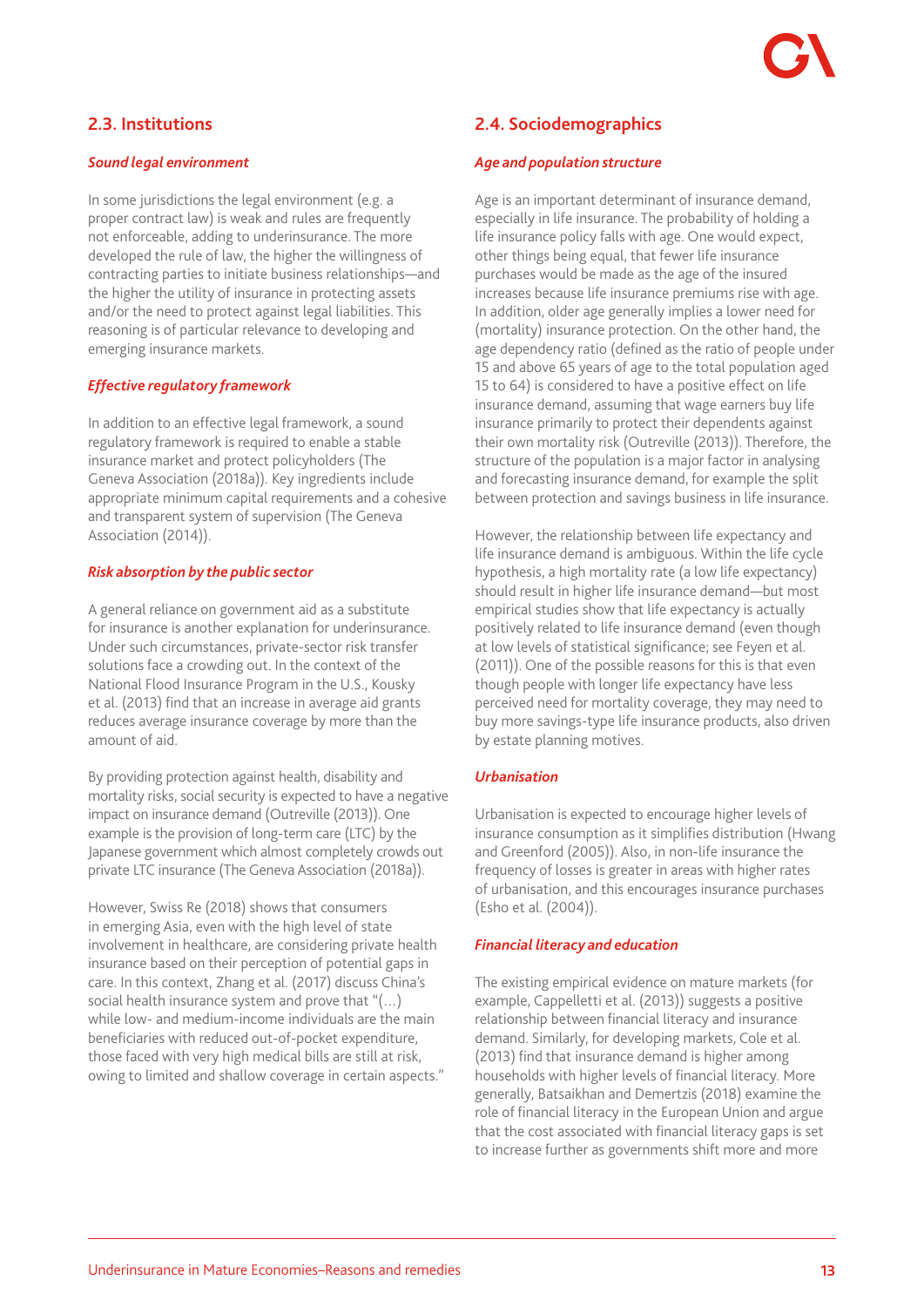responsibility for major financial decisions to the individual (e.g. due to the pressure on public pension schemes and the resulting growth of occupational and personal insurance systems).

Li et al. (2007) show the same positive relationship between education and insurance demand. The level of education can be proxied by the percentage of the labour force with higher education (usually tertiary education) relative to the population. Higher levels of education may lead to a greater degree of risk aversion and more awareness of the need for protection through insurance. (This may help explain why millennials exhibit above-average levels of insurance awareness—see Chapter 3.) Outreville (2013) references further empirical papers which have verified a strong positive and significant relationship.

# *Risk awareness*

Besides deficits in financial literacy and general education, specific gaps in risk awareness play an important role in explaining underinsurance. This is particularly relevant for low-probability events. For example, research on individual behaviour during Hurricane Sandy in 2012 revealed that only 37% of homeowners in New York who already owned removable storm shutters actually put them up, and only 54% of New York residents whose homes were less than a block away from the coastline indicated that they had flood insurance cover (see Meyer et al. (2014) from a U.S. perspective).

# **2.5. Culture**

# *Risk aversion*

From the perspective of economic theory, decision-makers are usually assumed to be risk-averse. The degree of risk aversion is hypothesised to be positively correlated with insurance demand. Measuring attitudes to risk, however, is close to impossible (Outreville (2014)). Therefore, most empirical studies have used education to proxy risk aversion: a higher level of education is believed to result in a greater degree of risk aversion and greater awareness of the necessity of insurance (Browne and Kim (1993)).

Determinants of risk attitudes have long been in the spotlight of researchers and have gained further attention recently from the growing camp of behavioural economists who explore the role of individual attributes psychological or otherwise—that determine financial and investment practices and decisions.

# *Other cultural factors*

The demand for insurance (and particularly life insurance) in a country may be affected by its unique culture and its effect on the population's risk aversion. For example, countries with large Islamic populations have a reduced demand for life insurance consumption as verified by various empirical papers (Outreville (2013)). In this context, Mahi et al. (2017) explore the robust development in the Takaful (Islamic insurance) sector and the relationship between religiosity and demand for Takaful. They demonstrate the importance of religiosity in influencing the demand for this Takaful insurance product.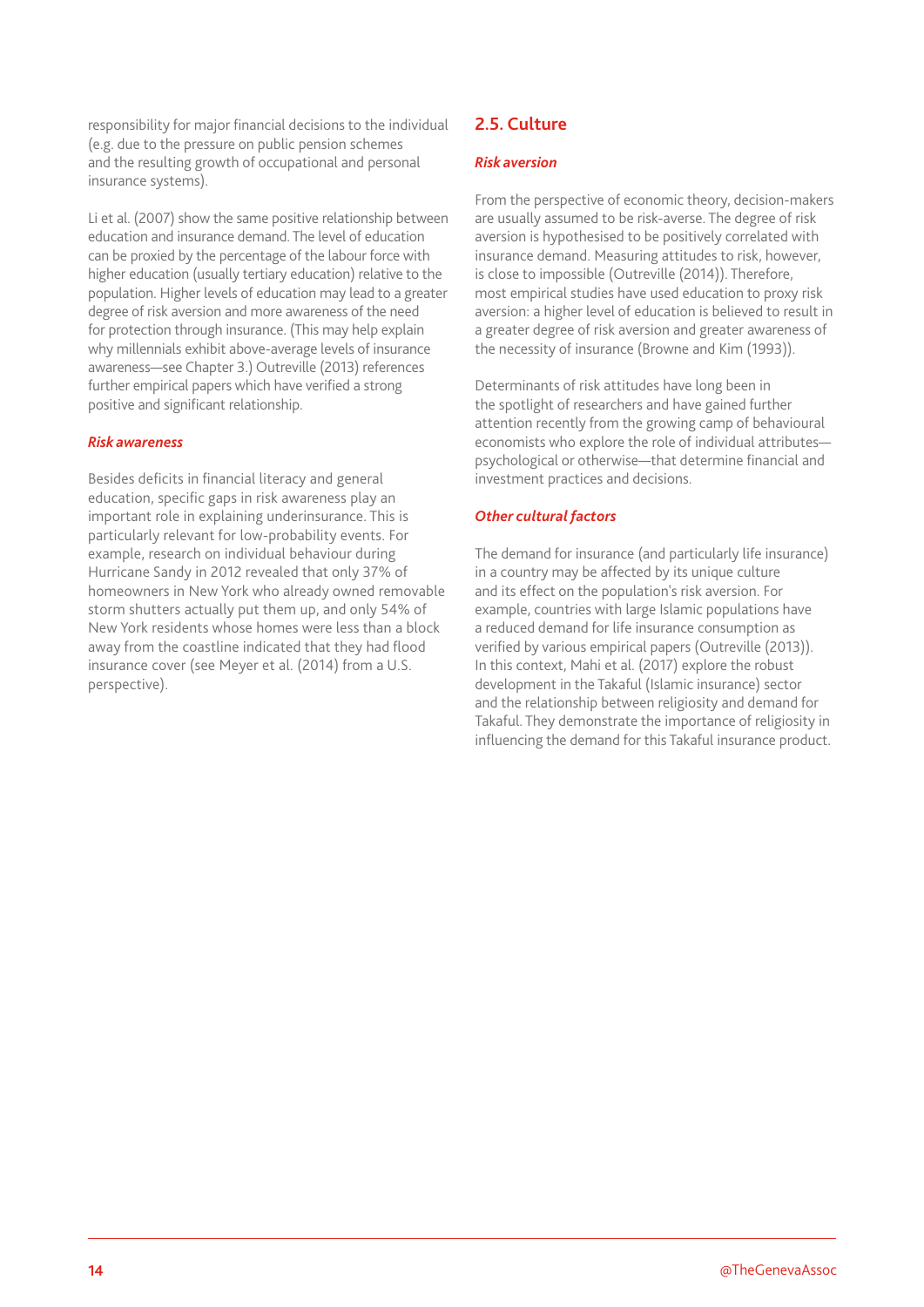

# **3. General findings from the 2018 Geneva Association global customer survey**

# **3.1. Background and methodology**

In order to further validate the theoretical and empirical findings explored in the previous section, in 2018 The Geneva Association commissioned Edelman Intelligence to conduct a global customer survey. The poll was designed to identify the main obstacles to insurance purchases, based on the general public's opinions of insurance and the behaviours associated with these. In addition, the research was expected to unearth the deep reasoning behind these opinions and associated behaviours as well as to explore customer suggestions to help improve perceptions, experiences and engagement.

The geographical scope included the mature insurance markets of France, Germany, Italy, Japan, the U.K., the U.S. and Switzerland, with a particular product focus on residential property insurance, private health insurance, term life insurance and retirement annuities.

The first phase of the survey delivered a thorough analysis of online conversations related to the insurance industry at large and the four products in focus more specifically. The second phase encompassed a 'deep dive', based on in-depth qualitative interviews with 7 individuals in each market. The main purpose of phases 1 and 2 was to inform the online questionnaire underlying phase 3, which focused on the quantitative measurement of perceptions and reasons behind purchasing behaviours. The results are presented and discussed in the following sections. Seven thousand respondents (1,000 per country) took part in a 15-minute online survey, yielding a wealth of insights and statistics.

# **3.2. Relevant customer perceptions**

The online survey revealed a remarkable discrepancy in terms of customer knowledge and perceptions. Whereas the basic function and potential utility of insurance is well understood (see Figure 6), respondents show a very low level of understanding as far as the insurance industry and its inner workings are concerned (Figure 7). This 'black box' perception of insurers leads customers to adopt a generally negative opinion of insurance and to question the industry's trustworthiness, transparency and motives, negatively impacting their purchasing behaviour. In addition, even for the majority of those respondents who actually bought insurance, this fact does not make any difference in terms of their peace of mind or feeling of preparation for life's milestones such as marriage, starting a family, buying a home or retiring, or for uncontrollable events such as natural disasters, critical illness or loss of a job. This sobering assessment is largely attributable to poor customer experience.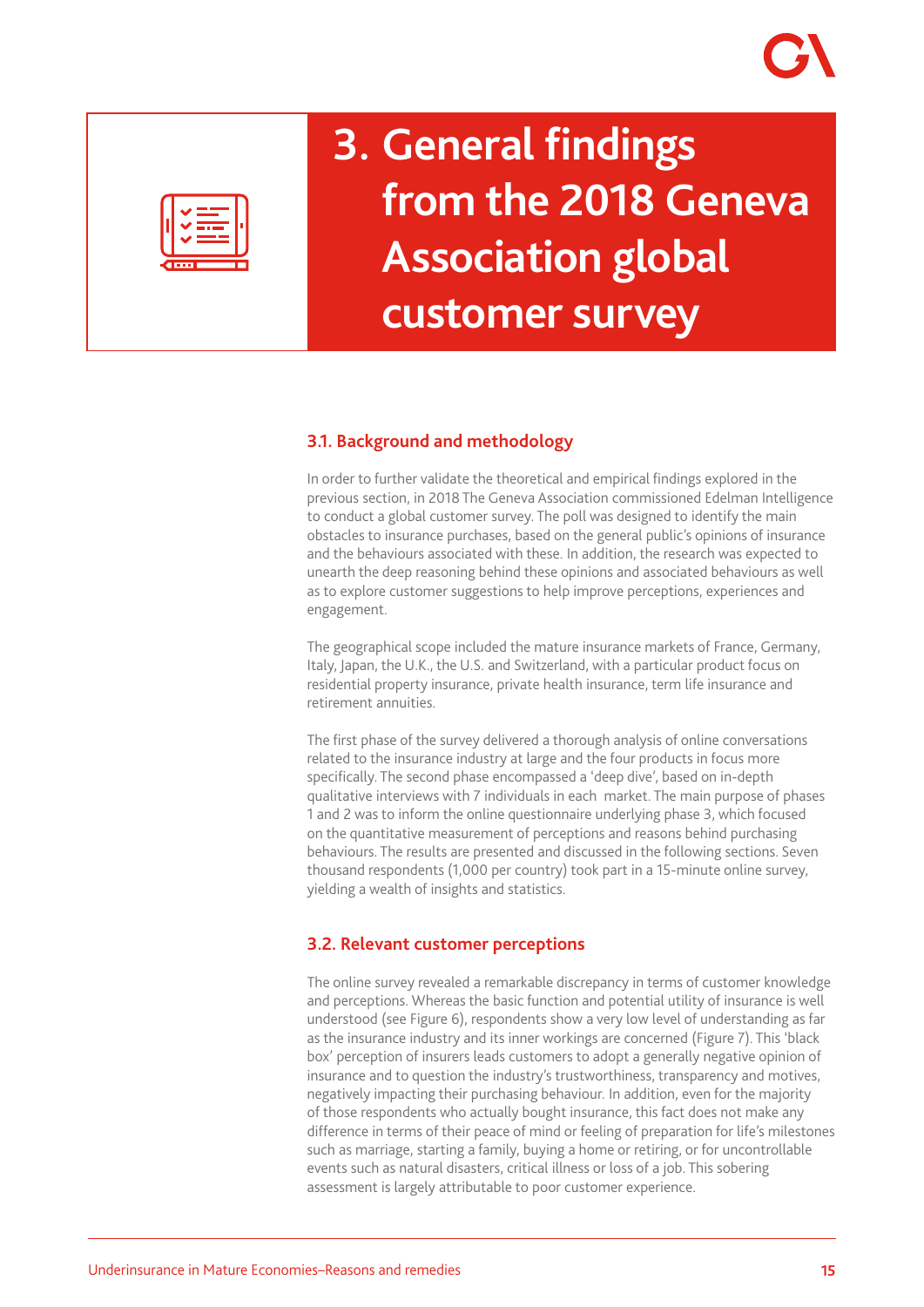# *Figure 6: The insurance industry's fundamental role is understood and recognised (all respondents, percentage of those agreeing)*



*Source: Edelman Intelligence and The Geneva Association*

*Figure 7: Poor overall image, knowledge and customer experience ratings (all respondents, percentage of those agreeing)*



*\*Based on those who have bought at least one insurance product [1] Only the pharmaceutical industry is less understood (19%) than insurance whereas food and beverages, telecommunications and banking score significantly higher at 42%, 32% and 29%, respectively (source: Edelman Intelligence).*

*Source: Edelman Intelligence and The Geneva Association*

U.S.-based survey participants express the most favourable opinion about the industry (with a share of 29%) whereas Japan ranks last (20%) [Figure 8]. From a demographic point of view, it is interesting and maybe surprising to note that the millennials are most positive about the insurance industry (Figure 9). This outcome may reflect the fact that millennials are more financially literate than members of earlier generations (see Kurz et al. (2018)).

*Figure 8: How the insurance industry is perceived (share of those with a 'good opinion', all respondents, by country, percentage of those agreeing)*



*Source: Edelman Intelligence and The Geneva Association*

*Figure 9: How the insurance industry is perceived (share of those with a 'good opinion', all respondents, by age group, percentage of those agreeing)*



*Source: Edelman Intelligence and The Geneva Association*

As revealed by Figure 7, 53% of all respondents report a 'bad experience with insurance'. Figure 10 highlights the specific deficits in customer experience. The top 3 customer pain points relate to claims, complexity and value for money. Deficits in ease of use, however, do not rank among the top customer concerns, with shares of 11% and 15% among all respondents and the millennial segment, respectively.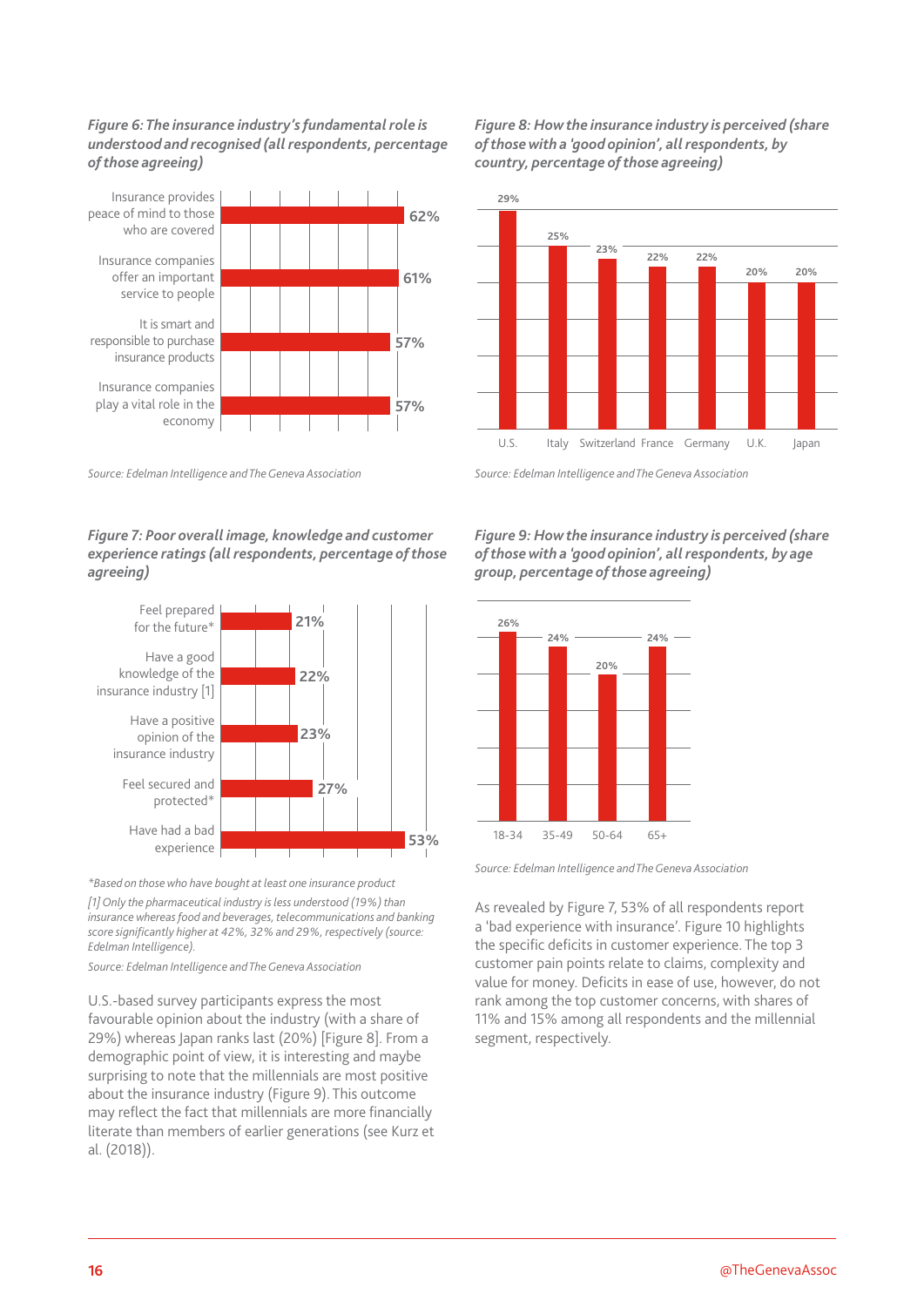

# *Figure 10: Specific deficits in customer experience (based on all respondents, percentage of those agreeing)*

*Source: Edelman Intelligence and The Geneva Association*

# **3.3. Reasons for underinsurance**

Figure 11 suggests that for those who have not (yet) bought insurance, unaffordability and a lack of knowledge are the two most relevant obstacles to purchases, with the latter likely to influence the perception of the former.<sup>2</sup> One out of 3 says insurance is unaffordable and 1 out of 5 states that they do not know enough about insurance.

*Figure 11: Obstacles to insurance purchasing centre around unaffordability and a lack of understanding (non-purchasers only, percentage of those agreeing)*



*Source: Edelman Intelligence and The Geneva Association*

# **3.4. Remedies for underinsurance**

According to the survey, building trust (primarily in insurers' willingness and ability to pay) is the key requirement for the insurance industry to overcome the disconnect between customers' fundamental appreciation of the role of insurance versus their unwillingness to purchase cover (Figure 13). In order to address deficits in trust, the survey encourages insurers to be more caring and transparent (both in terms of intentions and product characteristics) towards their customers. Insurers also need to think about the robustness of this trust, and what it takes to insulate it from isolated 'black sheep' cases of non-payment of legitimate claims or mis-selling, for example. In addition, not surprisingly, a lower cost of coverage has emerged as a factor which would stimulate insurance demand. Interestingly, and in contrast to other polls, the sheer ease and simplicity of buying and transacting insurance (e.g. through smart phone apps) does not appear to be a relevant factor which would encourage additional insurance purchases. Just 15% of those interviewed on behalf of The Geneva Association would buy more insurance on the back of an improved ease of use alone. At a share of 20%, the millennials are no exception. As shown above, the more 'traditional' issues in customer experience matter most—onerous claims processes as well as a perception of insurance being complex and expensive (Figure 12).

2 In an unpublished survey Swiss Re asked non-purchasers about the price they would be willing to pay for certain insurance products. Interestingly, even though they claimed insurance is not affordable, most of these potential consumers were willing to pay more than the average market premium.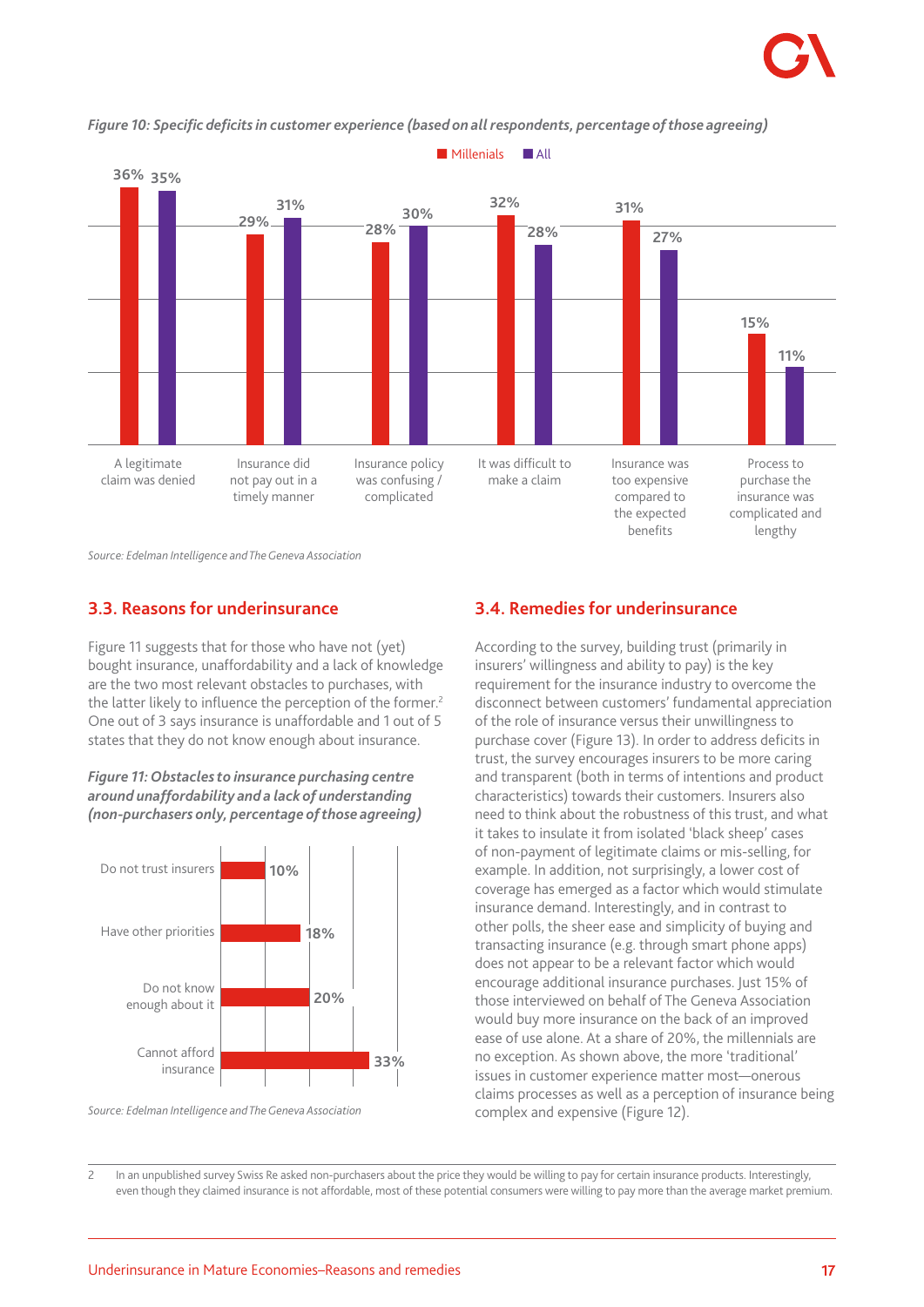*Figure 12: Trust and cost as crucial levers to pull in order to encourage more demand for insurance (based on all respondents, percentage of those agreeing)*



*Source: Edelman Intelligence and The Geneva Association*

Just 42% of respondents consider themselves financially literate (and an even higher share regrets deficits in financial literacy (Figure 13)). This perception points to the potential of additional financial education and awareness building measures which, as shown in Chapter 2, are likely to spur demand for insurance.

### *Figure 13: Scope for insurers to educate customers (based on all respondents, percentage of those agreeing)*



*Source: Edelman Intelligence and The Geneva Association*

Based on the customer preferences reflected in Figure 14, 55% of the interviewees prefer to purchase insurance through agencies. The future of insurance distribution is omnichannel; agencies are here to stay.

## *Figure 14: Preferred channel of distribution (in per cent, based on all respondents)*



### ■ Millenials ■ All

*Source: Edelman Intelligence and The Geneva Association*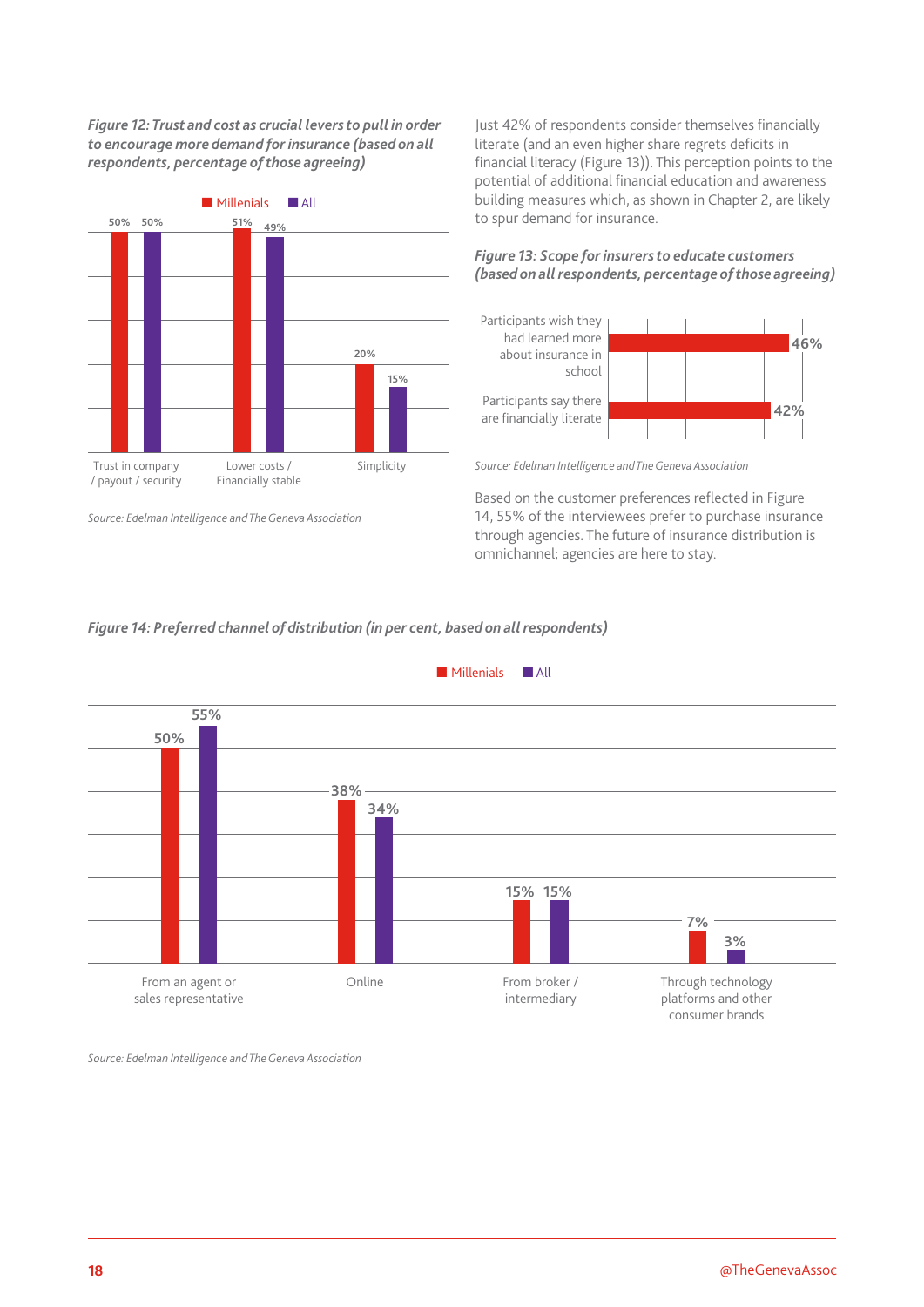

Interestingly, even 50% of the millennials interviewed prefer to buy insurance through an agent. The online channel ranks second, with no material difference across the age groups. It is also noteworthy that only 3% of interviewees prefer to buy insurance through consumer brands and platforms. At 7%, the millennial share is equally insignificant. This outcome invites a

comparison with Figure 5 according to which up to one third of insurance customers in mature markets would consider buying insurance through technology platforms. Obviously, there is a massive gap between the stated willingness to consider new avenues on the one hand and actual preferences on the other.

# **Innovative ways of addressing underinsurance in the digital economy**

**On-demand insurance**, also referred to as **usage-based Insurance (UBI)**, is a cover/pricing methodology that is increasingly been used in the non-life sector. The ability of the insured to pay only for insurance when required can substantially reduce the cost of the insurance to the end customer. Examples include policy holders only being charged when their vehicle is actually being used and for the distance it travels, rather than a premium which makes assumptions about its use. Connected technology makes it relatively easy to provide such insurance. Policy holders can turn the insurance on and off according to their needs. For example, household theft insurance could be turned on only when the house is empty. Connected insurance and the use of big data is also likely to make purchasing insurance much easier, allowing the concept of 'hyper convenience' and 'one-click purchasing' (the data normally collected at the quotation stage will now be available from external data sources, with the customer's permission). But, as shown by The Geneva Association customer survey, 'hyper convenience' alone is not expected to boost insurance demand.

Driven by technological innovation, there is potential for an increasing number of risks being defined by regulators as requiring 'mandatory insurance' (as

in third-party liability for motor insurance). This is necessary for governments to reduce the likely societal costs related to underinsurance or noninsurance. Examples could be drone insurance or cyber insurance where the costs to individuals (first party and third party) could be substantial but where there is significant underinsurance.

The increasing use of **digital, mobile and connected claims reporting** and settlement solutions is likely to reduce the concern expressed by survey participants in relation to 'onerous claims processes'. In the future many claims will be settled quickly and easily utilising apps which take pictures of the damaged item and use big data to complete the rest of the claims process. The use of robotics and chat bots will also reduce the time required to complete a claim. Indeed, the use of parametric insurance, which makes a claims payment automatically on the occurrence of a specific external trigger, makes the claims process completely redundant. For example, parametric earthquake products will automatically pay a sum of money to the insured's bank account if the occurrence is in excess of a certain magnitude on the Richter scale.

*Source: Input from The Geneva Association's Protection Gap Working Group*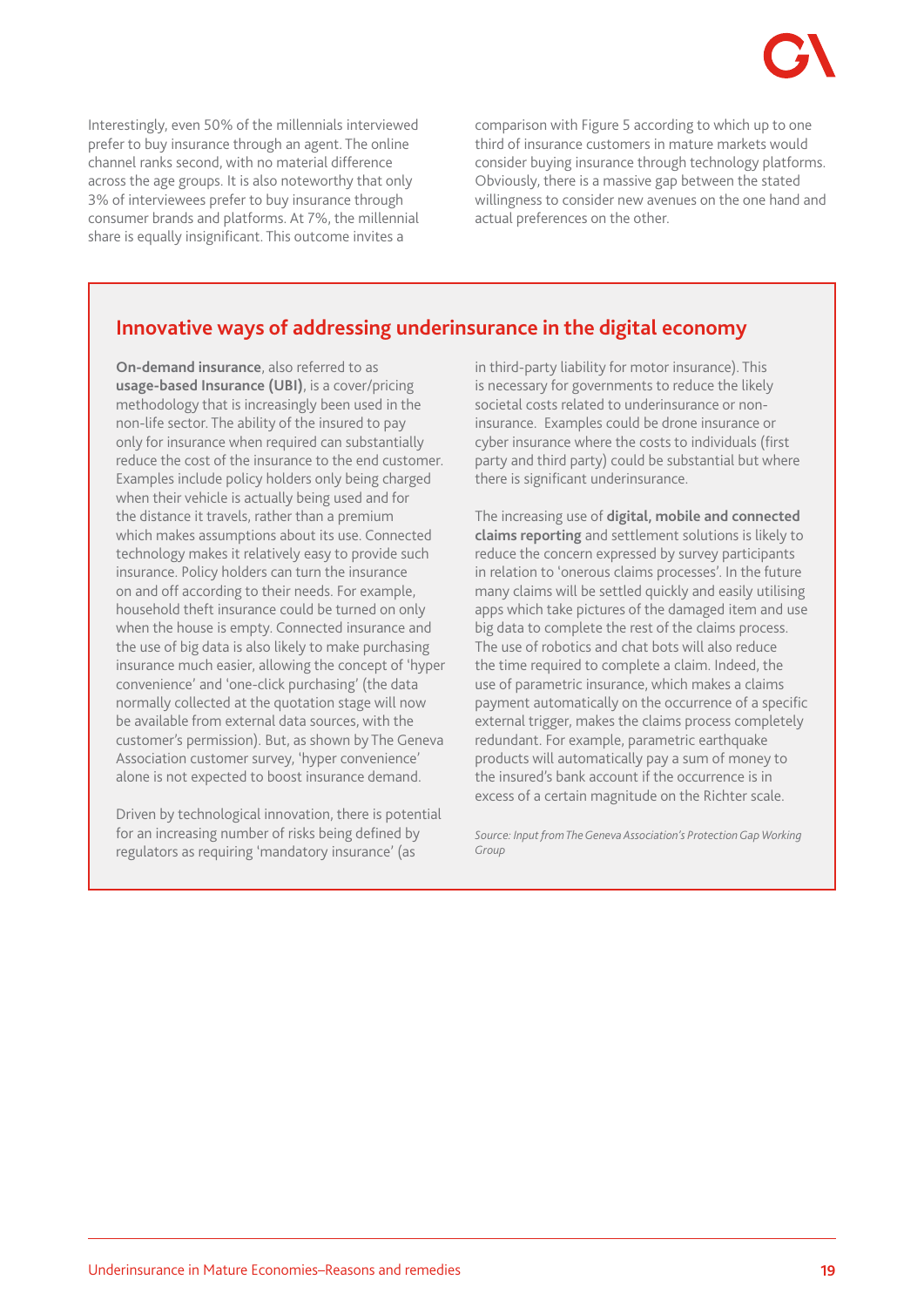

# **4. Deep dive on non-life insurance**

A particular focus of this publication is on the two specific non-life products covered by The Geneva Association survey: voluntary private health insurance and residential property insurance.

Both types of insurance rank favourably in terms of the respondents' understanding and knowledge. Residential cover in particular is perceived as relatively easy to understand, compared with life and health insurance and emerging solutions such as cyber insurance (Figure 15).





*Source: Edelman Intelligence and The Geneva Association*

In terms of market penetration, residential property insurance is the undisputed number oneproduct among all classes covered by the survey (Figure 16) and has been purchased voluntarily by 80% of the respondents. At 32% private health insurance take-up is significantly lower for reasons that are explored below. In addition, one has to bear in mind that, in contrast to property insurance, private health cover tends to be complementary to public health insurance schemes.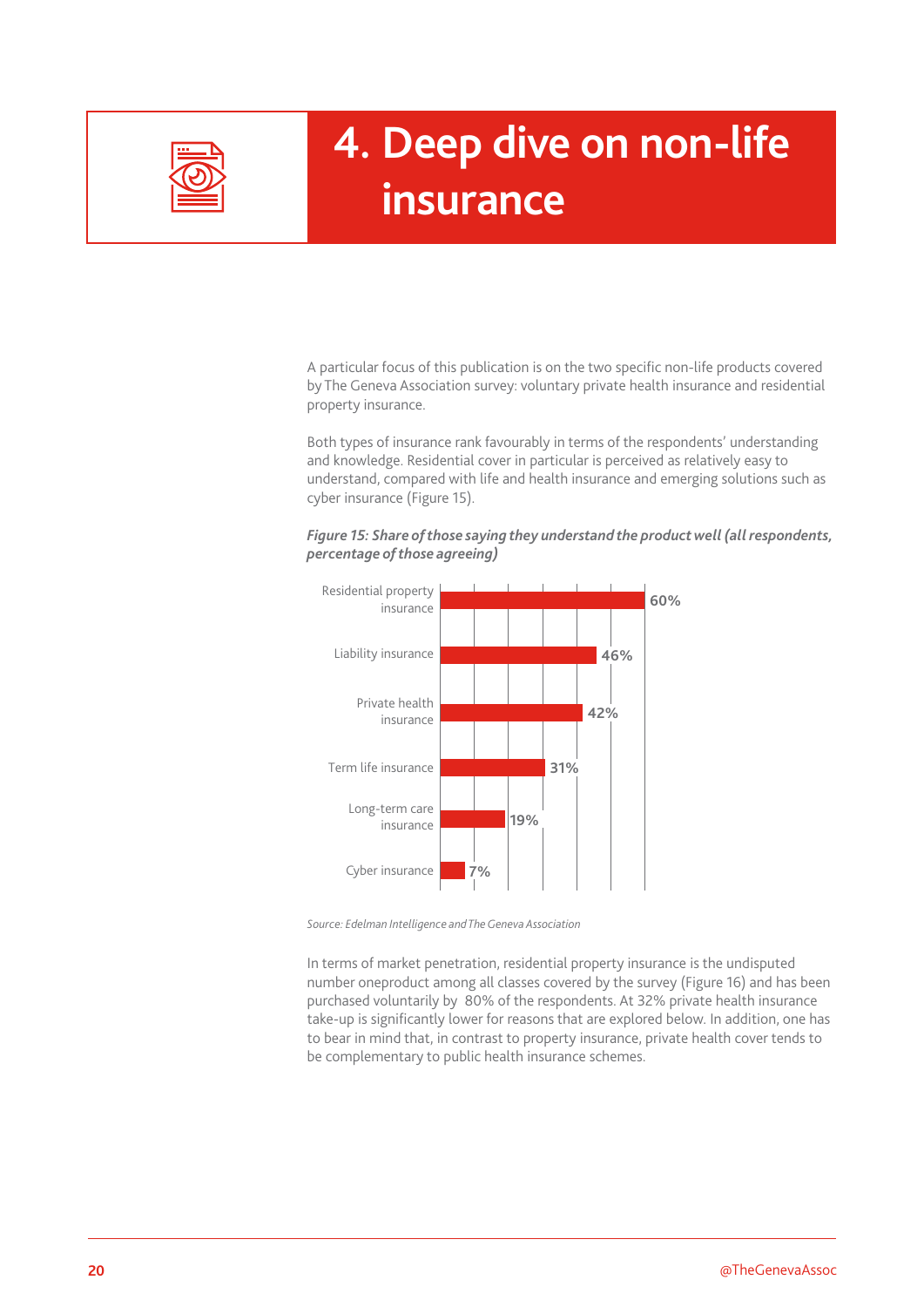

# *Figure 16: Share of those saying they currently own an insurance policy (all respondents, percentage of those agreeing)*



*Source: Edelman Intelligence and The Geneva Association*

# **4.1. Private health insurance**

Let us first delve deeper into why respondents have purchased private health insurance, or have so far refrained from doing so.

Figure 17 shows the 3 main purchasing motives which rank almost equally. People want to prepare for adversity in future health conditions, mitigate the risk of financially stressful or even catastrophic out-of-pocket spending and, more generally, acknowledge the importance of being prepared.

*Figure 17: Top 3 reasons why respondents have purchased private health insurance (all respondents, percentage of those agreeing)*



*Source: Edelman Intelligence and The Geneva Association*

Figure 18 offers a country and demographic view of the main purchasing motives in health insurance. The desire to prepare for expected future health conditions is most pronounced in the U.S. and the U.K. but less so in continental Europe and Japan. Also, preparedness matters more to the older age groups.

## *Figure 18: Preparing for expected future health conditions: the country and age group view*





*Source: Edelman Intelligence and The Geneva Association*

Figure 19 provides the main reasons why people have not yet purchased private health insurance (but would consider doing so in the future). The most relevant obstacles are unaffordability and 'other priorities' which might reflect the 'over-optimism bias' discussed above in the context of behavioural economics.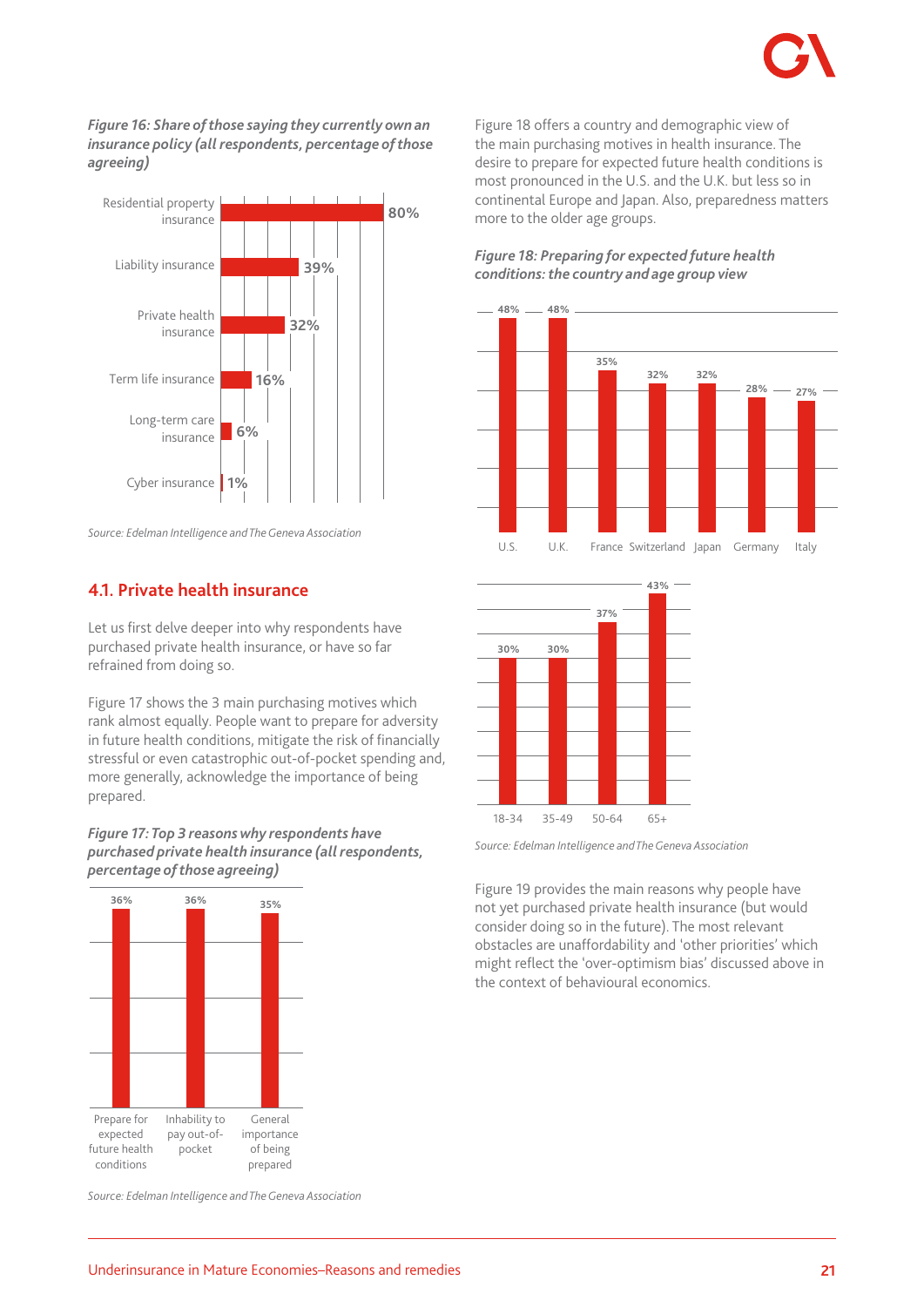*Figure 19: Top 3 reasons why future purchasers have not yet purchased insurance (all respondents, percentage of those agreeing)*



*Source: Edelman Intelligence and The Geneva Association*

Figure 20 reveals that unaffordability is most relevant as an obstacle to future health insurance purchases in the U.S., Switzerland and the U.K. It is significantly less important in France, Italy and Germany where social security schemes play a major role. By contrast, the demographic pattern is remarkably consistent.

*Figure 20: Unaffordability as a reason why people have not yet bought private health insurance: the country and age group view*





*Source: Edelman Intelligence and The Geneva Association*

And finally, there are those respondents who have no intention whatsoever of purchasing any insurance products in the future. Unaffordability, followed by a reliance on public schemes, are the most frequently mentioned deterrents (Figure 21).

*Figure 21: Top 3 reasons why non-purchasers say they will not purchase private health insurance products (all respondents, percentage of those agreeing)*



*Source: Edelman Intelligence and The Geneva Association*

For 'categorical' non-purchasers of private health insurance in Switzerland and the U.K., unaffordability is the single most important factor. For the middle-aged, unaffordability is a particularly relevant impediment (Figure 22).3

<sup>3</sup> As mentioned before, 'unaffordability' also needs to be analysed in the context of behavioural economics (see Chapter 2.1) for an explanation of apparent 'anomalies'.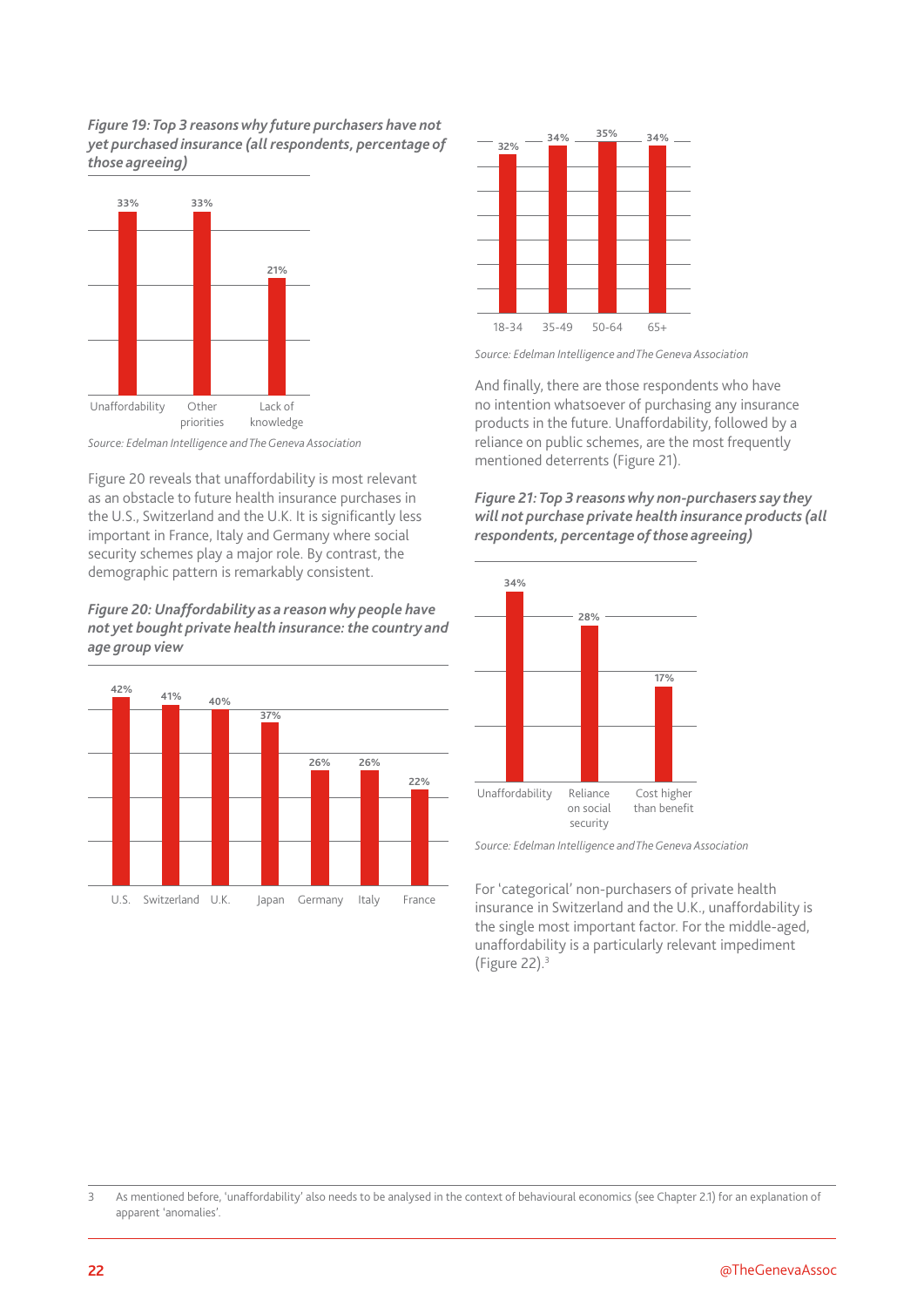

# *Figure 22: Unaffordability as a reason why people do not intend to buy health insurance at any time: the country and age group view*



*Source: Edelman Intelligence and The Geneva Association*

# **4.2. Residential property insurance**

Figure 23 reveals the top 3 reasons for purchasing residential property insurance. The importance of being prepared ranks highest, followed by perceived favourable economics of the product and concerns over the inability to self-retain residential property risk.

*Figure 23: Top 3 reasons why respondents have purchased residential property insurance (all respondents, percentage of those agreeing)*



*Source: Edelman Intelligence and The Geneva Association*

As a motivation to buy, preparedness through property insurance is most relevant in the U.S. and the U.K. and least relevant in Switzerland and Germany. There are no major differences across age groups (Figure 24).

# *Figure 24: The importance of being prepared through property insurance: the country and age group view*





*Source: Edelman Intelligence and The Geneva Association*

A lack of necessity ranks highest as a hurdle to residential property insurance purchases. For renters in particular this product falls under 'discretionary items' (Figure 25).

*Figure 25: Top 3 reasons why future purchasers have not yet purchased insurance (all respondents, percentage of those agreeing)*



*Source: Edelman Intelligence and The Geneva Association*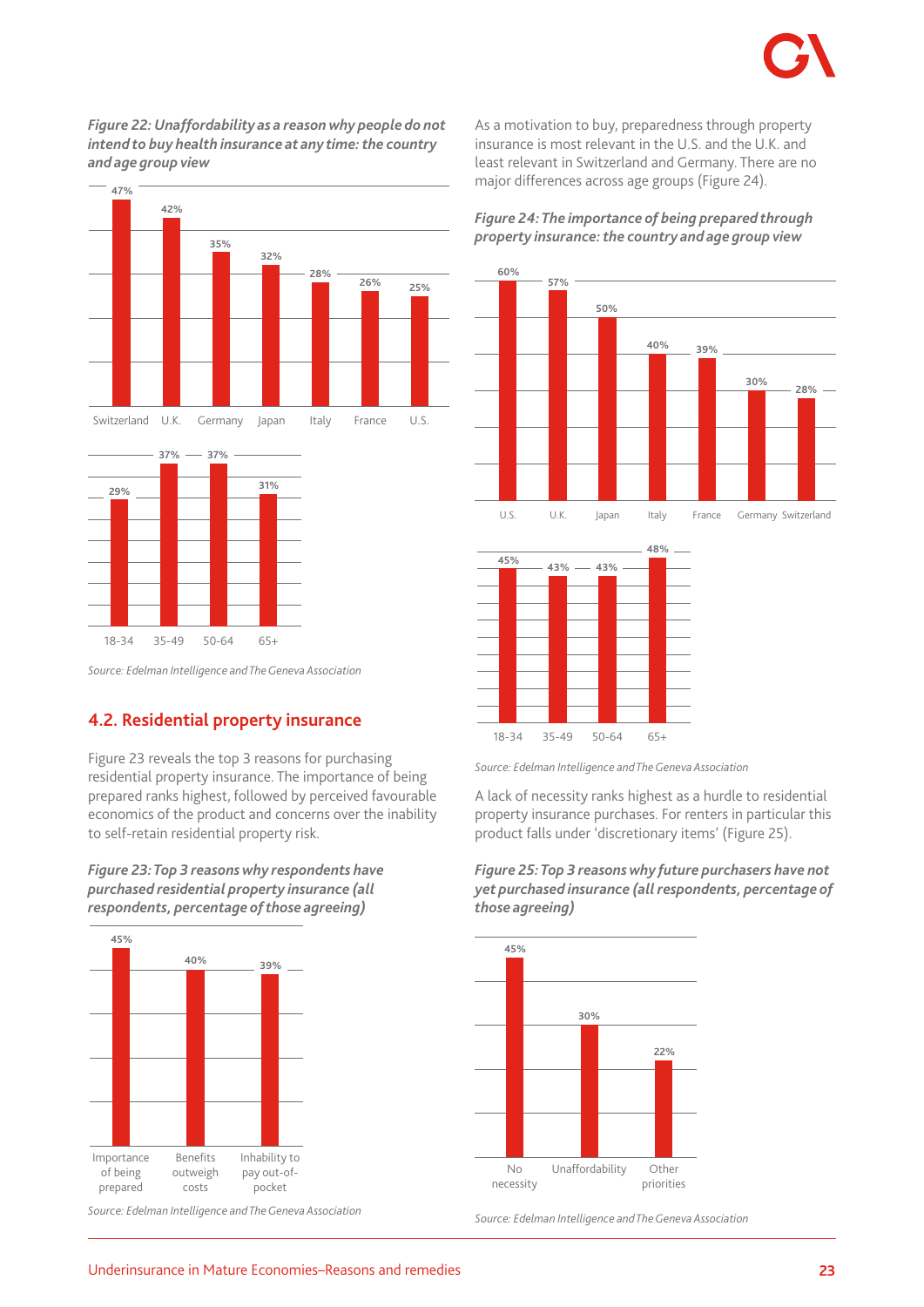In France the vast majority of respondents do not see any necessity for property insurance. In Japan, however, this is true for one third of interviewees only. From a demographic perspective, the middle-aged are more sceptical about the need for property insurance than the millennials and the elderly (Figure 26).

# *Figure 26: 'No necessity' as a reason why people have not yet bought property insurance: the country and age group view*





*Source: Edelman Intelligence and The Geneva Association*

Figure 27 shows the motives of those who declare themselves unwilling to buy property insurance at any point in the future. Unaffordability and a perceived lack of necessity rank highest. Again, behavioural sciences may help explain for this outcome in light of the relatively low cost of property insurance and the potentially devasting effects from calamities such as fire or severe storms.

# *Figure 27: Top 3 reasons why non-purchasers say they will not purchase key products (all respondents, percentage of those agreeing)*



*Source: Edelman Intelligence and The Geneva Association*

In the U.S. and Germany unaffordability prompts almost half of the respondents to rule out any future property insurance purchases. In France, on the other hand, at just 15%, unaffordability is of marginal relevance. The age group analysis does not reveal any major discrepancies even though unaffordability, as with health insurance, is more of a concern to the middle-aged (Figure 28).

*Figure 28: 'Unaffordability' as a reason why people do not intend to buy property insurance at any time: the country and age group view*





*Source: Edelman Intelligence and The Geneva Association*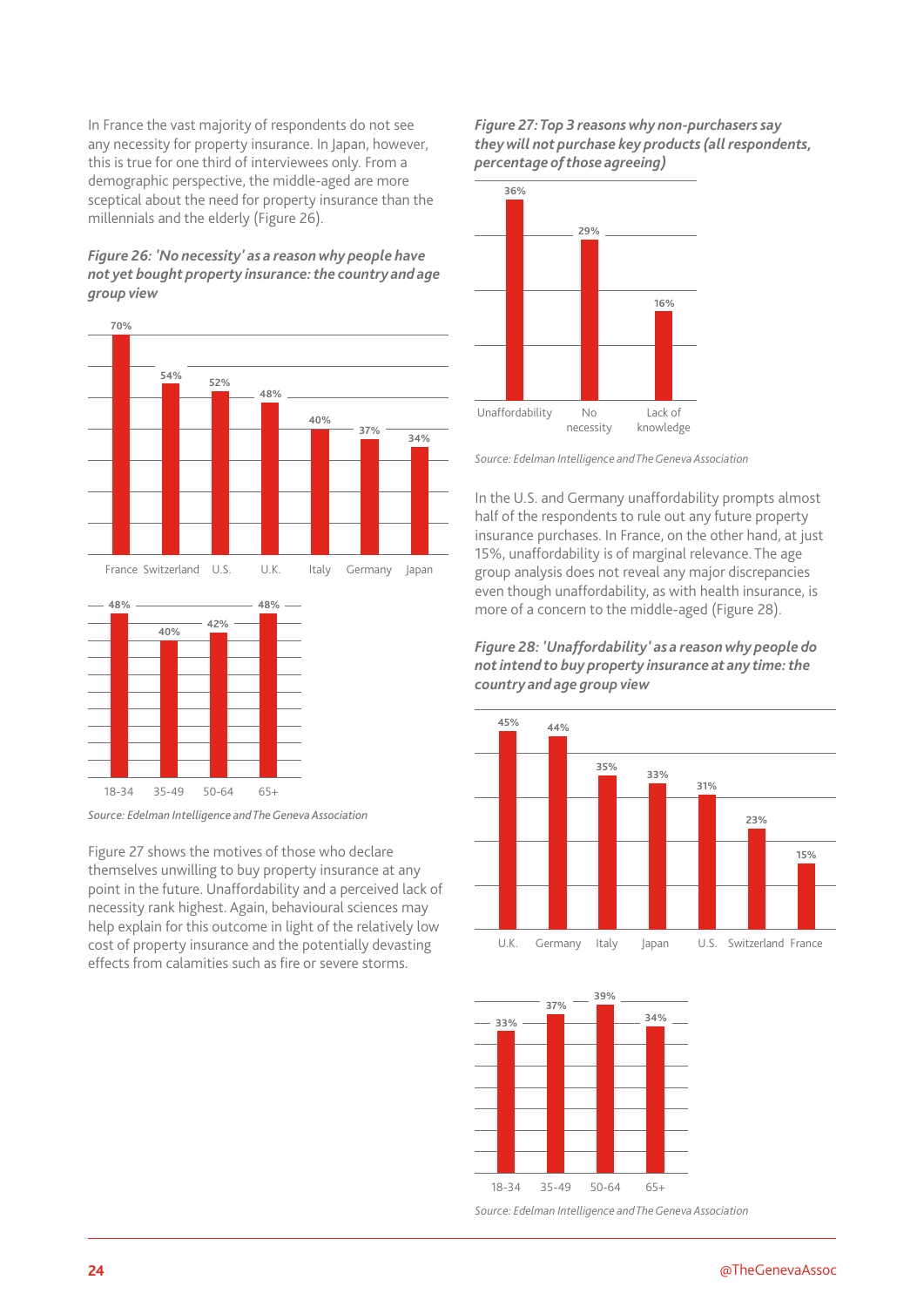

# **5. Recommendations for insurers**

Based on the findings from The Geneva Association global customer survey, our recommendations to insurers can be summarised as follows:

### *Revamp traditional approach to product communication*

People do understand the fundamental role and benefits of insurance, which can be considered the necessary condition for increasing insurance penetration. This basic understanding, however, does not translate into an economically beneficial level of insurance utilisation. A major reason is the perceived lack of clarity and transparency as far as insurers' products and the inner workings of the industry are concerned. The survey suggests that a less technical and more regular and pro-active approach to communication would effectively remedy this situation.

### *Enhance customer experience at the 'moment of truth'*

Insurers' claims processes are the single most important customer pain point. About a third of all survey participants complain about the denial of legitimate claims, delays in receiving payouts and the complexity of filing a claim. Addressing these shortcomings would go a long way towards overcoming underinsurance.

# *Build an omnichannel proposition for distribution*

The survey reveals that the agency channel continues to be the most popular option for buying insurance. This holds true for all age groups, including the millennials. Therefore, the digitalisation of the agency force is arguably the core of any futureproof distribution strategy. Insurers need to build an omnichannel proposition to meet today's and tomorrow's customer buying preferences.

### *Respond to customers' need for financial education*

The survey clearly suggests that insurers should place more emphasis on promoting their customers' financial literacy. Customers are both very realistic and also regretful about existing gaps. Against this backdrop, they are likely to welcome support from insurers in reducing knowledge deficits which, as corroborated by a number of previous studies, is set to translate into higher demand for insurance.

In summary, the identified root causes of underinsurance are not immutable exogenous factors but can be effectively addressed through specific measures taken by insurers. This also applies to those reasons which behavioural scientists attribute to irrational or inconsistent patterns of human behaviour.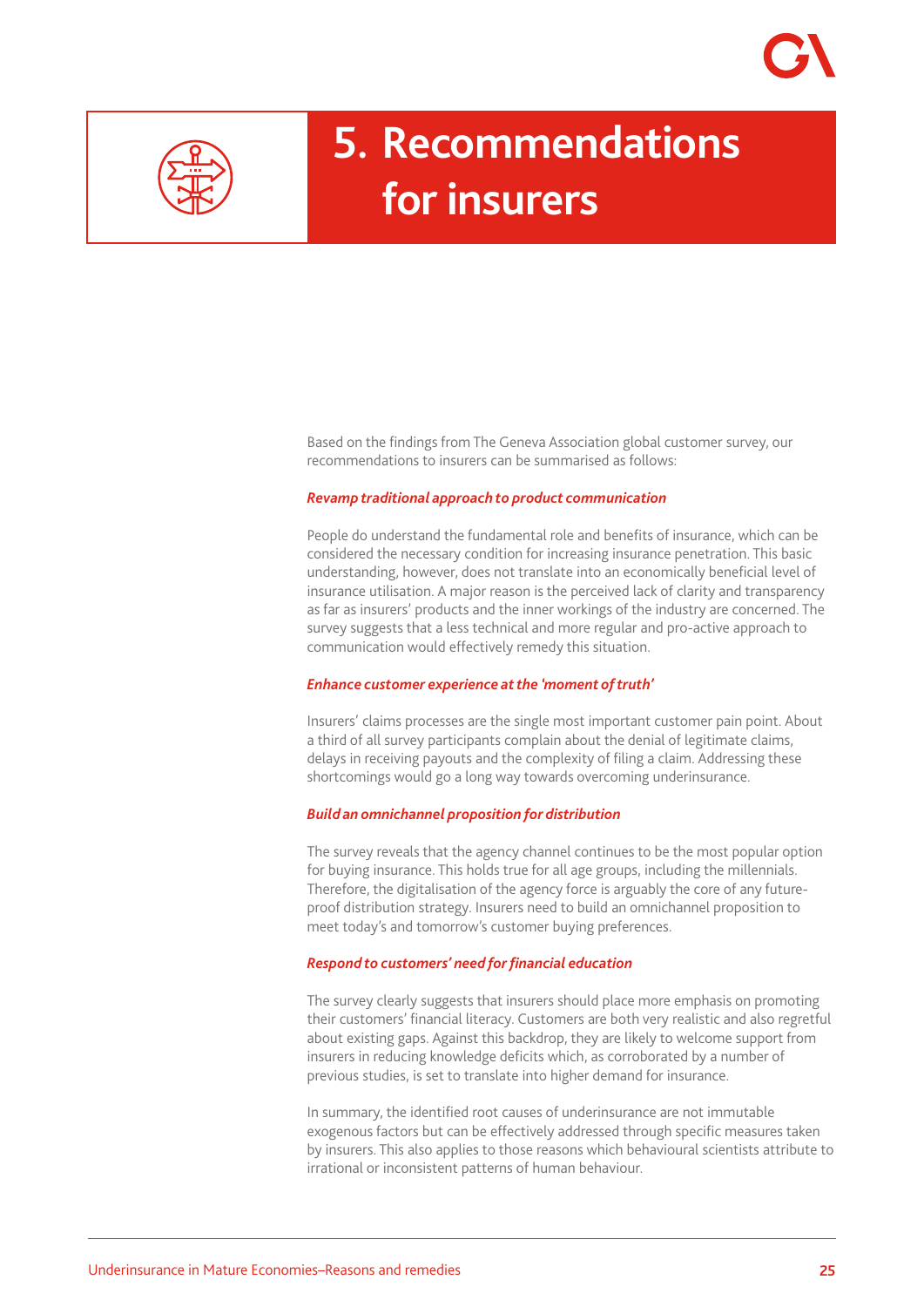# References

Accenture. 2017. The voice of the customer Accenture. 2017. The voice of the customer.

Baicker, K., Congdon, W. J. and S. Mullainathan. 2012. Health insurance coverage and take-up: lessons from behavioral insurance coverage and take-up: lessons from behavioral economics', *Milbank Quarterly* 90(1): 107–134 economics. *Milbank Quarterly* 90 (1): 107–134.

Bain & Company. 2017. Customer behavior and loyalty in Bain & Company. 2017. Customer behavior and loyalty in insurance insurance.

Baker, T. and P. Siegelman. 2013. Behavioral Economics and Baker, T. and P. Siegelman. 2013. Behavioral Economics and<br>Insurance Law: The Importance of Equilibrium Analysis. Faculty Scholarship at Penn Law: 655 Scholarship at Penn Law: 655.

Batsaikhan, U. and M. Demertzis. 2018. Financial literacy Batsaikhan, U. and M. Demertzis. 2018. Financial literacy<br>and inclusive growth in the European Union. Bruegel Policy Contribution no. 8, May 2018 Contribution no. 8, May 2018.

Berliner, B. 1982. Limits of Insurability of Risks, Englewood Cliffs, Berliner, B. 1982. *Limits of Insurability of Risks*. Englewood Cliffs, NJ: Prentice-Hall NJ: Prentice-Hall.

Biener, C., Eling, M. and J.H. Wirfs. 2015. Insurability of Cyber Risk Biener, C., Eling, M. and J.H. Wirfs. 2015. Insurability of Cyber Risk – An Empirical Analysis, The Geneva Papers on Risk and Insurance – An Empirical Analysis. *The Geneva Papers on Risk and Insurance* – Issues and Practice 40(1), 131–158 – *Issues and Practice* 40 (1), 131–158.

Browne, M. J. and K. Kim. 1993. An international analysis of life

insurance demand', *Journal of Risk and Insurance* 60(4): 616–634 insurance demand. *Journal of Risk and Insurance* 60 (4): 616–634.

Camerer, C. F. and H. C. Kunreuther. 1989. *Decision Processes for* Low Probability *Low Probability*.

Events: Policy Implications. Journal of Policy Analysis and Events: Policy Implications. J*ournal of Policy Analysis and*  Management 8:565-92 *Management* 8: 565-92.

Capgemini/Efma. 2018. World Insurance Report 2018 Capgemini/Efma. 2018. World Insurance Report 2018.

Cappelletti, G., Guazzarotti, G. and P. Tommasino. 2013. What Cappelletti, G., Guazzarotti, G. and P. Tommasino. 2013. *What*  Determines Annuity Demand at Retirement? The Geneva Papers on Determines Annuity Demand at Retirement? The Geneva Papers on<br>Risk and Insurance - Issues and Practice, Volume 38, Number 4, 1 4, 1 October 2013, pp. 777-802(26) October 2013. pp. 777-802 (26). **Reference**<br> **26** www.genevaassociation.come interaction.come interaction.come interaction.come interaction.come interaction.come interaction.org and the second interaction.come interaction.come interaction.come interacti

Cole, S., Giné, X., Tobacman, J., Townsend, R., Topalova, P. and J. Cole, S., Giné, X., Tobacman, J., Townsend, R., Topalova, P. and J. Vickery. 2013. Barriers to household risk management: Evidence from India', American Economic Journal: Applied Economics, 5(1): from India. *American Economic Journal: Applied Economics* 5 (1): 104–135 104–135.

Costa, J., and J. Garcia. 2003. Demand for private health insurance: How important is the quality gap?' Health Economics insurance: How important is the quality gap? *Health Economics* 12(7): 587–599 12 (7): 587–599.

Cutler, D. M. and R. A. Zeckhauser. 2004. Extending the theory to meet the practice of insurance. *Brookings-Wharton Papers on* Financial Services (R. Litan and R. Herring) *Financial Services* (R. Litan and R. Herring).

Deloitte. 2016. Health plans: What matters *most* to the health Deloitte. 2016. *Health plans: What matters most to the health care*  care consumer *consumer?*

Eling, M., Pradhan, S. and J. Schmit. 2014. The Determinants of Microinsurance Demand', *The Geneva Papers on Risk and*  of Microinsurance Demand. *The Geneva Papers on Risk and Insurance - Issues and Practice* (39): 224-263 *Insurance - Issues and Practice* (39): 224-263.

Esho, N., Kirievsky, A., Ward, D., Zurbruegg, R. 2004. Law and the Esho, N., Kirievsky, A., Ward, D., Zurbruegg, R. 2004. Law and the determinants of Property-Casualty insurance, Journal of Risk and determinants of Property-Casualty insurance. Journal of Risk and Insurance, 71(2): 265-283 Insurance 71 (2): 265-283.

Feyen, E., Lester, R. and Rocha, R. 2011. What Drives the Development of the Insurance Sector? An Empirical Analysis Development of the Insurance Sector? An Empirical Analysis<br>Based on a Panel of Developed and Developing Countries. World Bank, Working Paper S5572 Bank, Working Paper S5572.

Guiso, L., Sapienza, P. and L. Zingales. 2008. Trusting the Stock Guiso, L., Sapienza, P. and L. Zingales. 2008. Trusting the Stock Market. *The Journal of Finance*, LXIII, no. 6.

Hwang, T. and B. Greenford. 2005. A Cross-Section Analysis of Hwang, T. and B. Greenford. 2005. A Cross-Section Analysis of the Determinants of Life Insurance Consumption in Mainland the Determinants of Life Insurance Consumption in Mainland China, Hong-Kong and Taiwan, *Risk Management and Insurance*  China, Hong-Kong and Taiwan. *Risk Management and Insurance Review*, 8(1): 103-125 *Review* 8 (1): 103-125.

Insurance Information Institute [III]. 2017. 2016 Consumer Insurance Information Institute [III]. 2017. *2016 Consumer*  Insurance Survey, Homeowners Insurance: Understanding, *Insurance Survey, Homeowners Insurance: Understanding,*  Attitudes, and Shopping Practices *Attitudes, and Shopping Practices*.

J.D. Power. 2018a. 2018 U.S. Property Claims Satisfaction Study J.D. Power. 2018a. 2018 U.S. Property Claims Satisfaction Study.

J.D. Power. 2018b. 2018 U.S. Auto Insurance Study J.D. Power. 2018b. 2018 U.S. Auto Insurance Study.

Kousky, C., Michel-Kerjan, E.O. and P. Rachky. 2013. Does federal disaster assistance crowd out private demand for insurance' *Risk*  disaster assistance crowd out private demand for insurance? *Management and Decision Processes Center, The Wharton School, Wharton Risk Center Working Paper* 2014-04.

Behavioral Model of the Adoption of Protective Activities. The Behavioral Model of the Adoption of Protective Activities. The *Journal of Economic Behavior and Organization* 6: 1-15. Kunreuther, H. C., Sanderson, W. and R. Vetschera. 1985. A

Economics: Improving Decisions in the Most Misunderstood Economics: Improving Decisions in the Most Misunderstood Industry. Kunreuther, H. and M. V. Pauly. 2013. Insurance and Behavioral

Finance and Economics Discussion Series 2018-080. https://doi. org/10.17016/FEDS.2018.080. Kurz, Ch., Li G. and D. J. Vine. 2018. Are Millennials Different?

Lees, D. S. and R. Rice. 1965. Uncertainty and the welfare  $\blacksquare$ *Review.*  $\blacksquare$ economics of medical care: comment. *The American Economic* 

Lev, B. 2005a. The Art and Science of Valuing Intangibles and Sustainability Leadership Symposium. Managing Reputation, presentation at the 6th International

Lev, B. 2005b. Intangible assets: Concepts and measurements. *Encyclopedia of Social Measurement* 2: 299–305.

Li, D., Moshirian, F., Nguyen, P. and T. Wee. 2007. The demand for 74(3): 637–652. life insurance in OECD countries. *Journal of Risk and Insurance*

LIMRA. 2018. Insurance Barometer Study.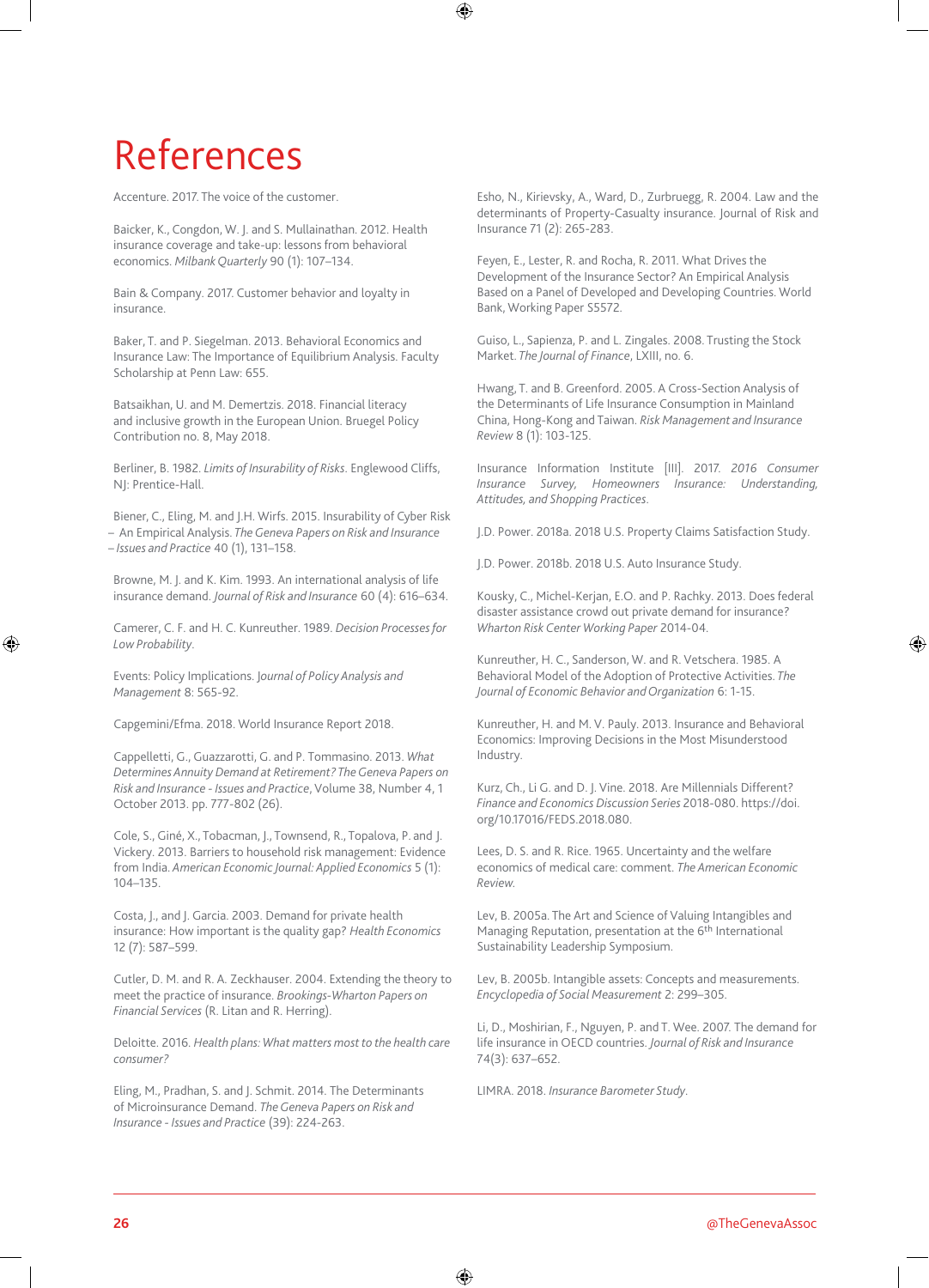Mäder, P., Westermann, Ch. P. and K. Tremp. 2018. Analytics in Mäder, P., Westermann, Ch. P. and K. Tremp. 2018. Analytics in Insurance: Balancing Innovation and Customers' Trust, IVW HSG Insurance: Balancing Innovation and Customers' Trust, IVW HSG Trendmonitor 2.

Mahi, A., C.S. Sim and A. Hassan. 2017. Religiosity and demand for takaful (Islamic Insurance): A preliminary investigation. International Journal of Applied Business and Economic Research. *International Journal of Applied Business and Economic Research* 15. 485-499 15. 485-499.

Marquis, M. S., Buntin, M. B., Escarce, J. J., Kapur, K., and J.M. Marquis, M. S., Buntin, M. B., Escarce, J. J., Kapur, K., and J.M. Yegian. 2004. Subsidies and the demand for individual health Yegian. 2004. Subsidies and the demand for individual health<br>insurance in California. *Health Services Research* 39 (5): 1547– 1566 1566.

McKinsey. 2016. 2016 Individual Market Open Enrollment Period McKinsey. 2016. 2016 Individual Market Open Enrollment Period Consumer Survey Consumer Survey.

Meyer, E., Baker, J., Broad, K., Czajkowski, J., and B. Orlove. Meyer, E., Baker, J., Broad, K., Czajkowski, J., and B. Orlove. 2014. The Dynamics of Hurricane Risk Perception: Real-Time Evidence from the 2012 Atlantic Hurricane Season. *Bulletin* of the American Meteorological Society, September 2014: 1389– 1389–1404 1404.

Millo, G. 2014. The income elasticity of non-life insurance – A re-Millo, G. 2014. The income elasticity of non-life insurance – A reassessment. Working Paper WP 1/14, Generali Research.

Morey, T. F. and A. Schoop. 2015. A., Harvard Business Review Morey, T. F. and A. Schoop. 2015. A., Harvard Business Review (online), Customer Data: Designing for Transparency and Trust (online), Customer Data: Designing for Transparency and Trust.

Nakata, H. and Y. Sawada. 2007. *'Demand for non-life insurance: A*  Nakata, H. and Y. Sawada. 2007. *Demand for non-life insurance: A cross-country analysis'*, CIRJE-F-461, CIRJE, Faculty of Economics, *cross-country analysis.* CIRJE-F-461, CIRJE, Faculty of Economics, University of Tokyo University of Tokyo.

Outreville, J. F. 2013. The relationship between insurance and Outreville, J. F. 2013. The relationship between insurance and<br>economic development: 85 empirical papers for a review of the literature', *Risk Management and Insurance Review* 16(1): 71–122 literature. *Risk Management and Insurance Review* 16 (1): 71–122.

Outreville, J F. 2014. Risk aversion, risk behaviour, and demand for insurance: A survey.

Rothschild, M. and J. Stiglitz. 1976. Equilibrium in competitive insurance markets: an essay on the economics of imperfect insurance markets: an essay on the economics of imperfect information', *The Quarterly Journal of Economics* 90(4): 629–649 information. *The Quarterly Journal of Economics* 90 (4): 629–649.

Schanz, K.-U. 2009. Maintaining stakeholder trust in difficult Schanz, K.-U. 2009. Maintaining stakeholder trust in difficult times: Some fundamental reflections in light of the credit crisis, times: Some fundamental reflections in light of the credit crisis. The Geneva Papers on Risk and Insurance-Issues and Practice 34: 260–270. doi:10.1057/gpp.2009.4.

Swiss Re. 2018. Asia's health protection gap: Insights for building greater resilience.

The Geneva Association. 2014. *The Global Insurance Protection* Gap-Assessment and Recommendations. Editors: Kai-Uwe Schanz and Shaun Wang. November.

The Geneva Association. 2016. 'Harnessing technology to narrow The Geneva Association. 2016. *Harnessing technology to narrow*  insurance protection gaps. December.

The Geneva Association. 2018a. 'Understanding and addressing The Geneva Association. 2018a. *Understanding and addressing global insurance protection gaps*. Author: Kai-Uwe Schanz. April.

The Geneva Association. 2018b. 'Virtual competition: Online The Geneva Association. 2018b. *Virtual competition: Online*  platforms, consumer outcomes and competition in insurance' *platforms, consumer outcomes and competition in insurance*. Author: Benno Keller. November.

Voyer, B. 3 September 2015. Behavioral Economics and Healthcare: A Match Made in Heaven. https://www. behavioraleconomics.com/behaviouraleconomics-andhealthcare-a-match-made-in-heaven/.

Zhang, A., Z. Nikoloski, and E. Mossialos. 2017. Does health insurance reduce out-of-pocket expenditure? Heterogeneity among China's middle-aged and elderly. Social Science  $\epsilon$  Medicine 190: 11-19. https://doi.org/10.1016/ j.socscimed.2017.08.005.